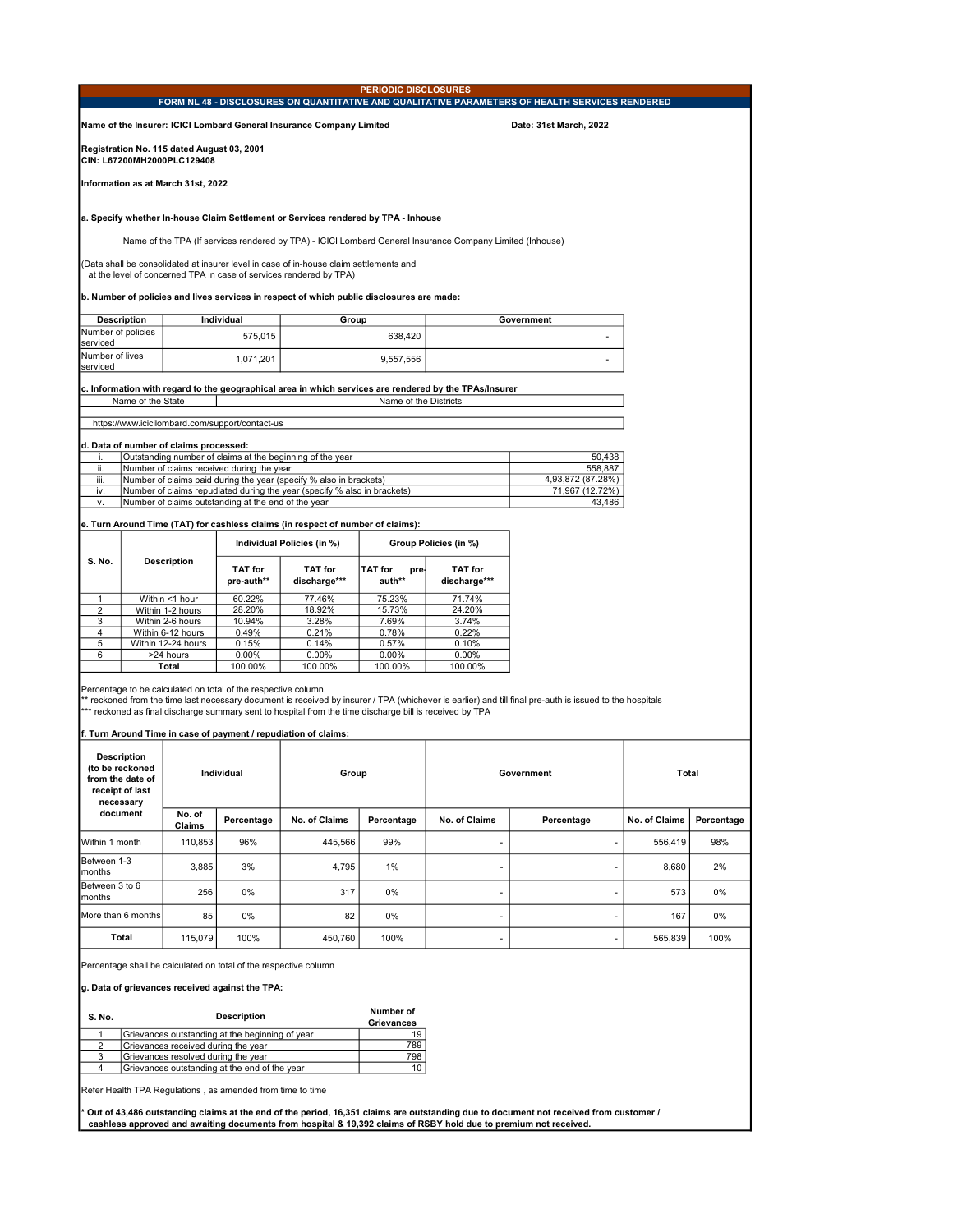|                               |                                                                                           |                                                                          |                                                                                                                     |                                                                                                                                                                             | <b>PERIODIC DISCLOSURES</b>                |                                                                                                        | FORM NL 48 - DISCLOSURES ON QUANTITATIVE AND QUALITATIVE PARAMETERS OF HEALTH SERVICES RENDERED                                                          |               |            |  |
|-------------------------------|-------------------------------------------------------------------------------------------|--------------------------------------------------------------------------|---------------------------------------------------------------------------------------------------------------------|-----------------------------------------------------------------------------------------------------------------------------------------------------------------------------|--------------------------------------------|--------------------------------------------------------------------------------------------------------|----------------------------------------------------------------------------------------------------------------------------------------------------------|---------------|------------|--|
|                               |                                                                                           |                                                                          |                                                                                                                     | Name of the Insurer: ICICI Lombard General Insurance Company Limited                                                                                                        |                                            |                                                                                                        | Date: 31st March, 2022                                                                                                                                   |               |            |  |
|                               |                                                                                           | Registration No. 115 dated August 03, 2001<br>CIN: L67200MH2000PLC129408 |                                                                                                                     |                                                                                                                                                                             |                                            |                                                                                                        |                                                                                                                                                          |               |            |  |
|                               |                                                                                           | Information as at March 31st, 2022                                       |                                                                                                                     |                                                                                                                                                                             |                                            |                                                                                                        |                                                                                                                                                          |               |            |  |
|                               |                                                                                           |                                                                          |                                                                                                                     | a. Specify whether In-house Claim Settlement or Services rendered by TPA -                                                                                                  |                                            |                                                                                                        |                                                                                                                                                          |               |            |  |
|                               |                                                                                           |                                                                          |                                                                                                                     |                                                                                                                                                                             |                                            | Name of the TPA (If services rendered by TPA) - UnitedHealthcare Parekh Insurance TPA Pvt. Ltd         |                                                                                                                                                          |               |            |  |
|                               |                                                                                           |                                                                          |                                                                                                                     | Validity of agreement with the TPA: from 12/04/2021 to 11/04/2024                                                                                                           |                                            |                                                                                                        |                                                                                                                                                          |               |            |  |
|                               |                                                                                           |                                                                          |                                                                                                                     | (Data shall be consolidated at insurer level in case of in-house claim settlements and<br>at the level of concerned TPA in case of services rendered by TPA)                |                                            |                                                                                                        |                                                                                                                                                          |               |            |  |
|                               | b. Number of policies and lives services in respect of which public disclosures are made: |                                                                          |                                                                                                                     |                                                                                                                                                                             |                                            |                                                                                                        |                                                                                                                                                          |               |            |  |
| Number of policies            | <b>Description</b>                                                                        |                                                                          | Individual                                                                                                          | Group                                                                                                                                                                       |                                            |                                                                                                        | Government                                                                                                                                               |               |            |  |
| serviced                      |                                                                                           |                                                                          | ÷,                                                                                                                  |                                                                                                                                                                             | 25                                         |                                                                                                        |                                                                                                                                                          |               |            |  |
| Number of lives<br>serviced   |                                                                                           |                                                                          |                                                                                                                     |                                                                                                                                                                             | 70,768                                     |                                                                                                        |                                                                                                                                                          |               |            |  |
|                               |                                                                                           |                                                                          |                                                                                                                     |                                                                                                                                                                             |                                            | c. Information with regard to the geographical area in which services are rendered by the TPAs/Insurer |                                                                                                                                                          |               |            |  |
| Maharastra                    | Name of the State                                                                         |                                                                          | Name of the Districts<br>Thane, Pune                                                                                |                                                                                                                                                                             |                                            |                                                                                                        |                                                                                                                                                          |               |            |  |
| <b>West Bengal</b><br>Haryana |                                                                                           |                                                                          | Kolkata<br>Gurgaon                                                                                                  |                                                                                                                                                                             |                                            |                                                                                                        |                                                                                                                                                          |               |            |  |
| Tamilnadu                     |                                                                                           |                                                                          | Chennai                                                                                                             |                                                                                                                                                                             |                                            |                                                                                                        |                                                                                                                                                          |               |            |  |
| Telangana<br>Karnataka        |                                                                                           |                                                                          | Hyderabad<br>Bangalore                                                                                              |                                                                                                                                                                             |                                            |                                                                                                        |                                                                                                                                                          |               |            |  |
|                               |                                                                                           |                                                                          |                                                                                                                     |                                                                                                                                                                             |                                            |                                                                                                        |                                                                                                                                                          |               |            |  |
|                               |                                                                                           | d. Data of number of claims processed:                                   |                                                                                                                     |                                                                                                                                                                             |                                            |                                                                                                        |                                                                                                                                                          |               |            |  |
| i.<br>ii.                     |                                                                                           |                                                                          | Number of claims received during the year                                                                           | Outstanding number of claims at the beginning of the year                                                                                                                   |                                            |                                                                                                        | 1,120<br>18,290                                                                                                                                          |               |            |  |
| iii.                          |                                                                                           |                                                                          |                                                                                                                     | Number of claims paid during the year (specify % also in brackets)<br>Number of claims repudiated during the year (specify % also in brackets)                              |                                            |                                                                                                        | 15,530 (90.45%)<br>1,639 (9.55%)                                                                                                                         |               |            |  |
| iv.<br>٧.                     |                                                                                           |                                                                          | Number of claims outstanding at the end of the year                                                                 |                                                                                                                                                                             |                                            |                                                                                                        | 2,241                                                                                                                                                    |               |            |  |
|                               |                                                                                           |                                                                          |                                                                                                                     | e. Turn Around Time (TAT) for cashless claims (in respect of number of claims):                                                                                             |                                            |                                                                                                        |                                                                                                                                                          |               |            |  |
|                               |                                                                                           |                                                                          |                                                                                                                     | Individual Policies (in %)                                                                                                                                                  |                                            | Group Policies (in %)                                                                                  |                                                                                                                                                          |               |            |  |
| S. No.                        |                                                                                           | <b>Description</b>                                                       | <b>TAT for</b><br>pre-auth**                                                                                        | <b>TAT for</b><br>discharge***                                                                                                                                              | <b>TAT for</b><br>pre-auth**               | <b>TAT for</b><br>discharge***                                                                         |                                                                                                                                                          |               |            |  |
| $\mathbf{1}$                  |                                                                                           | Within <1 hour                                                           | $\sim$                                                                                                              | $\overline{a}$                                                                                                                                                              | 75.39%                                     | 72.49%                                                                                                 |                                                                                                                                                          |               |            |  |
| $\overline{2}$<br>3           |                                                                                           | Within 1-2 hours<br>Within 2-6 hours                                     | $\overline{\phantom{a}}$                                                                                            | $\overline{\phantom{a}}$<br>$\overline{a}$                                                                                                                                  | 16.07%<br>7.37%                            | 17.09%<br>8.96%                                                                                        |                                                                                                                                                          |               |            |  |
| 4                             |                                                                                           | Within 6-12 hours                                                        | ۰<br>$\blacksquare$                                                                                                 | $\overline{\phantom{a}}$                                                                                                                                                    | 1.16%                                      | 1.47%                                                                                                  |                                                                                                                                                          |               |            |  |
| 5<br>6                        |                                                                                           | Within 12-24 hours<br>>24 hours                                          | $\overline{\phantom{a}}$<br>$\overline{\phantom{a}}$                                                                | $\overline{\phantom{a}}$<br>$\overline{a}$                                                                                                                                  | 0.00%<br>0.00%                             | 0.00%<br>0.00%                                                                                         |                                                                                                                                                          |               |            |  |
|                               |                                                                                           | Total                                                                    | $\overline{\phantom{a}}$                                                                                            | $\overline{\phantom{a}}$                                                                                                                                                    | 100.00%                                    | 100.00%                                                                                                |                                                                                                                                                          |               |            |  |
|                               |                                                                                           |                                                                          | Percentage to be calculated on total of the respective column.                                                      | *** reckoned as final discharge summary sent to hospital from the time discharge bill is received by TPA<br>f. Turn Around Time in case of payment / repudiation of claims: |                                            |                                                                                                        | ** reckoned from the time last necessary document is received by insurer / TPA (whichever is earlier) and till final pre-auth is issued to the hospitals |               |            |  |
|                               | <b>Description</b><br>(to be reckoned<br>from the date of<br>receipt of last<br>necessary |                                                                          | Individual                                                                                                          | Group                                                                                                                                                                       |                                            |                                                                                                        | Government                                                                                                                                               | Total         |            |  |
|                               | document                                                                                  | No. of<br>Claims                                                         | Percentage                                                                                                          | No. of Claims                                                                                                                                                               | Percentage                                 | No. of Claims                                                                                          | Percentage                                                                                                                                               | No. of Claims | Percentage |  |
| Within 1 month                |                                                                                           |                                                                          |                                                                                                                     | 16,339                                                                                                                                                                      | 95.17%                                     |                                                                                                        |                                                                                                                                                          | 16,339        | 95.17%     |  |
| Between 1-3<br>months         |                                                                                           |                                                                          |                                                                                                                     | 693                                                                                                                                                                         | 4.04%                                      |                                                                                                        |                                                                                                                                                          | 693           | 4.04%      |  |
| Between 3 to 6<br>months      |                                                                                           | $\overline{a}$                                                           | $\overline{a}$                                                                                                      | 119                                                                                                                                                                         | 0.69%                                      | $\overline{a}$                                                                                         | $\overline{a}$                                                                                                                                           | 119           | 0.69%      |  |
| More than 6<br>months         |                                                                                           |                                                                          |                                                                                                                     |                                                                                                                                                                             |                                            |                                                                                                        |                                                                                                                                                          |               |            |  |
|                               | Total                                                                                     |                                                                          |                                                                                                                     | 18                                                                                                                                                                          | 0.10%                                      |                                                                                                        |                                                                                                                                                          | 18            | 0.10%      |  |
|                               |                                                                                           |                                                                          |                                                                                                                     | 17,169                                                                                                                                                                      | 100.00%                                    |                                                                                                        |                                                                                                                                                          | 17,169        | 100.00%    |  |
|                               |                                                                                           |                                                                          | Percentage shall be calculated on total of the respective column<br>g. Data of grievances received against the TPA: |                                                                                                                                                                             |                                            |                                                                                                        |                                                                                                                                                          |               |            |  |
| S. No.                        |                                                                                           |                                                                          | <b>Description</b>                                                                                                  |                                                                                                                                                                             | Number of                                  |                                                                                                        |                                                                                                                                                          |               |            |  |
| 1                             |                                                                                           |                                                                          | Grievances outstanding at the beginning of year                                                                     |                                                                                                                                                                             | Grievances<br>$\overline{\phantom{a}}$     |                                                                                                        |                                                                                                                                                          |               |            |  |
| $\overline{2}$<br>3           |                                                                                           | Grievances received during the year                                      |                                                                                                                     |                                                                                                                                                                             | $\overline{a}$<br>$\overline{\phantom{a}}$ |                                                                                                        |                                                                                                                                                          |               |            |  |
| 4                             |                                                                                           | Grievances resolved during the year                                      | Grievances outstanding at the end of the year                                                                       |                                                                                                                                                                             |                                            |                                                                                                        |                                                                                                                                                          |               |            |  |
|                               |                                                                                           |                                                                          | Refer Health TPA Regulations, as amended from time to time.                                                         |                                                                                                                                                                             |                                            |                                                                                                        |                                                                                                                                                          |               |            |  |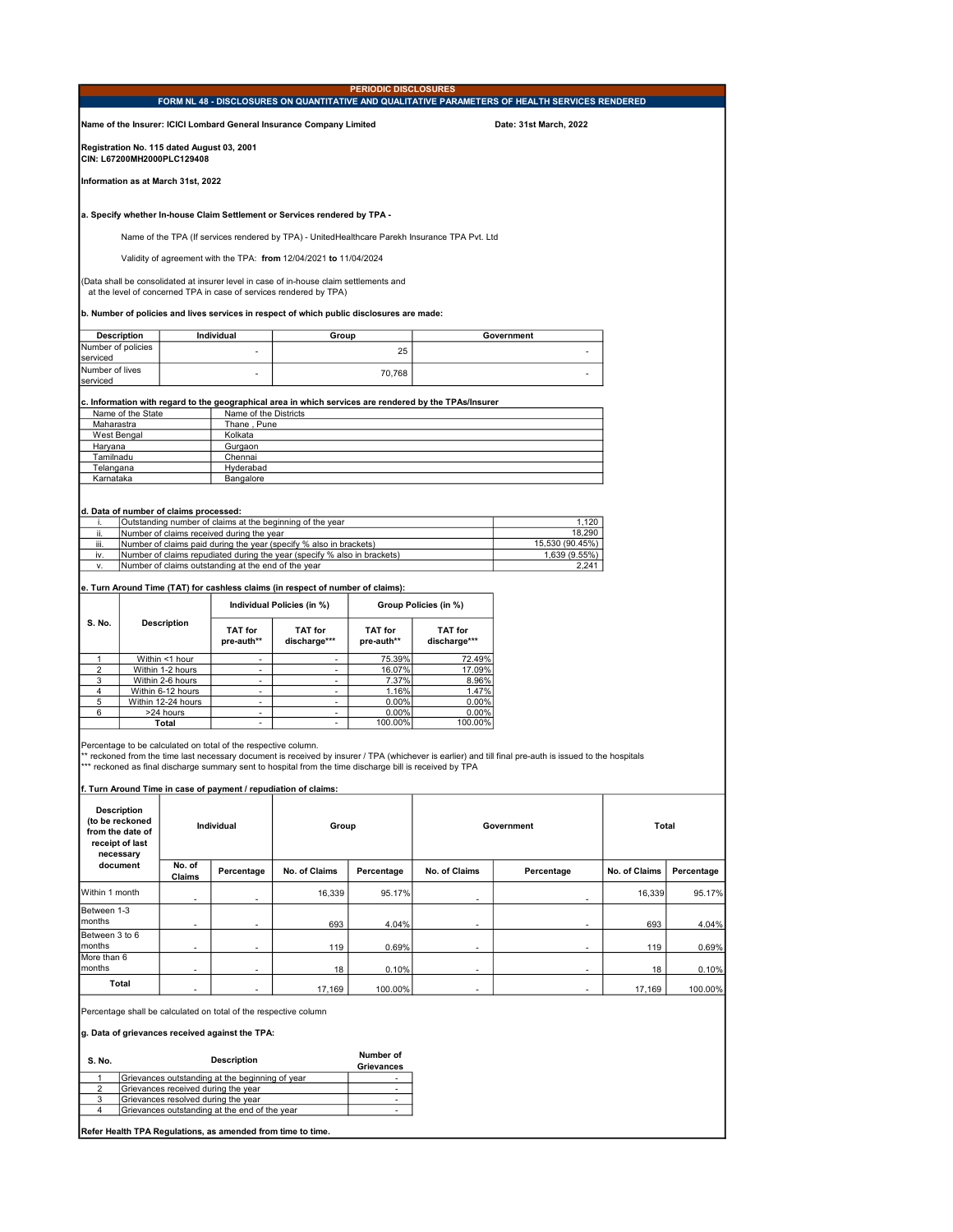|                                                                                            |                       |                                                                          |                                                                |                                                                                                                                                              | <b>PERIODIC DISCLOSURES</b>  |                                                                                                        | FORM NL 48 - DISCLOSURES ON QUANTITATIVE AND QUALITATIVE PARAMETERS OF HEALTH SERVICES RENDERED                                                          |                      |            |
|--------------------------------------------------------------------------------------------|-----------------------|--------------------------------------------------------------------------|----------------------------------------------------------------|--------------------------------------------------------------------------------------------------------------------------------------------------------------|------------------------------|--------------------------------------------------------------------------------------------------------|----------------------------------------------------------------------------------------------------------------------------------------------------------|----------------------|------------|
|                                                                                            |                       |                                                                          |                                                                | Name of the Insurer: ICICI Lombard General Insurance Company Limited                                                                                         |                              |                                                                                                        | Date: 31st March, 2022                                                                                                                                   |                      |            |
|                                                                                            |                       | Registration No. 115 dated August 03, 2001<br>CIN: L67200MH2000PLC129408 |                                                                |                                                                                                                                                              |                              |                                                                                                        |                                                                                                                                                          |                      |            |
|                                                                                            |                       | Information as at March 31st. 2022                                       |                                                                |                                                                                                                                                              |                              |                                                                                                        |                                                                                                                                                          |                      |            |
|                                                                                            |                       |                                                                          |                                                                | a. Specify whether In-house Claim Settlement or Services rendered by TPA -                                                                                   |                              |                                                                                                        |                                                                                                                                                          |                      |            |
|                                                                                            |                       |                                                                          |                                                                | Name of the TPA (If services rendered by TPA) - Medi Assist Insurance TPA Pvt Ltd                                                                            |                              |                                                                                                        |                                                                                                                                                          |                      |            |
|                                                                                            |                       |                                                                          |                                                                | Validity of agreement with the TPA: from 22/09/2019 to 21/09/2022                                                                                            |                              |                                                                                                        |                                                                                                                                                          |                      |            |
|                                                                                            |                       |                                                                          |                                                                | (Data shall be consolidated at insurer level in case of in-house claim settlements and<br>at the level of concerned TPA in case of services rendered by TPA) |                              |                                                                                                        |                                                                                                                                                          |                      |            |
|                                                                                            |                       |                                                                          |                                                                | b. Number of policies and lives services in respect of which public disclosures are made:                                                                    |                              |                                                                                                        |                                                                                                                                                          |                      |            |
| Number of policies<br>serviced                                                             | <b>Description</b>    |                                                                          | Individual                                                     | Group                                                                                                                                                        | 14,503                       |                                                                                                        | Government                                                                                                                                               |                      |            |
| Number of lives<br>serviced                                                                |                       |                                                                          |                                                                |                                                                                                                                                              | 456,916                      |                                                                                                        |                                                                                                                                                          |                      |            |
|                                                                                            |                       |                                                                          |                                                                |                                                                                                                                                              |                              | c. Information with regard to the geographical area in which services are rendered by the TPAs/Insurer |                                                                                                                                                          |                      |            |
| Karnataka                                                                                  | Name of the State     |                                                                          | Name of the Districts                                          | Bengaluru, Hubbali, Mangalore                                                                                                                                |                              |                                                                                                        |                                                                                                                                                          |                      |            |
| Gujarat                                                                                    |                       |                                                                          |                                                                | Ahmedabad , Surat, Vadodara                                                                                                                                  |                              |                                                                                                        |                                                                                                                                                          |                      |            |
| Orissa                                                                                     |                       |                                                                          | Bhubaneshwar<br>Chandigarh                                     |                                                                                                                                                              |                              |                                                                                                        |                                                                                                                                                          |                      |            |
| Punjab<br>Tamilnadu                                                                        |                       |                                                                          |                                                                | Chennai, Coimbatore, Madurai, Thrissur, Trivandrum                                                                                                           |                              |                                                                                                        |                                                                                                                                                          |                      |            |
| Kerala                                                                                     |                       |                                                                          | Cochin                                                         |                                                                                                                                                              |                              |                                                                                                        |                                                                                                                                                          |                      |            |
| Delhi<br>Goa                                                                               |                       |                                                                          | Delhi<br>Goa                                                   |                                                                                                                                                              |                              |                                                                                                        |                                                                                                                                                          |                      |            |
| Assam                                                                                      |                       |                                                                          | Guwahati                                                       |                                                                                                                                                              |                              |                                                                                                        |                                                                                                                                                          |                      |            |
| Telangana                                                                                  |                       |                                                                          | Hyderabad                                                      |                                                                                                                                                              |                              |                                                                                                        |                                                                                                                                                          |                      |            |
| Jharkhand<br>West Bengal                                                                   |                       |                                                                          | Jamshedpur<br>Kolkata, Siliguri                                |                                                                                                                                                              |                              |                                                                                                        |                                                                                                                                                          |                      |            |
|                                                                                            | Uttar Pradesh         |                                                                          | Lucknow                                                        |                                                                                                                                                              |                              |                                                                                                        |                                                                                                                                                          |                      |            |
| Maharashtra<br>Bihar                                                                       |                       |                                                                          | Mumbai, Pune<br>Patna                                          |                                                                                                                                                              |                              |                                                                                                        |                                                                                                                                                          |                      |            |
| Chattisgarh                                                                                |                       |                                                                          | Raipur                                                         |                                                                                                                                                              |                              |                                                                                                        |                                                                                                                                                          |                      |            |
|                                                                                            | Andhra Pradesh        |                                                                          | Visakhapatnam                                                  |                                                                                                                                                              |                              |                                                                                                        |                                                                                                                                                          |                      |            |
|                                                                                            |                       | d. Data of number of claims processed:                                   |                                                                |                                                                                                                                                              |                              |                                                                                                        |                                                                                                                                                          |                      |            |
| j.                                                                                         |                       |                                                                          |                                                                | Outstanding number of claims at the beginning of the year                                                                                                    |                              |                                                                                                        | 2,877                                                                                                                                                    |                      |            |
| ji.<br>iii.                                                                                |                       |                                                                          | Number of claims received during the year                      | Number of claims paid during the year (specify % also in brackets)                                                                                           |                              |                                                                                                        | 100,520<br>92,304 (94.30%)                                                                                                                               |                      |            |
| iv.                                                                                        |                       |                                                                          |                                                                | Number of claims repudiated during the year (specify % also in brackets)                                                                                     |                              |                                                                                                        | 5,583 (5.70%)                                                                                                                                            |                      |            |
| v.                                                                                         |                       |                                                                          | Number of claims outstanding at the end of the year            |                                                                                                                                                              |                              |                                                                                                        | 5,510                                                                                                                                                    |                      |            |
|                                                                                            |                       |                                                                          |                                                                | e. Turn Around Time (TAT) for cashless claims (in respect of number of claims):<br>Individual Policies (in %)                                                |                              | Group Policies (in %)                                                                                  |                                                                                                                                                          |                      |            |
| S. No.                                                                                     |                       | <b>Description</b>                                                       | <b>TAT for</b><br>pre-auth**                                   | <b>TAT for</b><br>discharge***                                                                                                                               | <b>TAT for</b><br>pre-auth** | <b>TAT for</b><br>discharge***                                                                         |                                                                                                                                                          |                      |            |
|                                                                                            |                       |                                                                          |                                                                |                                                                                                                                                              |                              |                                                                                                        |                                                                                                                                                          |                      |            |
| $\mathbf{1}$<br>2                                                                          |                       | Within <1 hour<br>Within 1-2 hours                                       | ÷                                                              | -                                                                                                                                                            | 87.54%<br>9.16%              | 78.66%<br>16.02%                                                                                       |                                                                                                                                                          |                      |            |
| 3                                                                                          |                       | Within 2-6 hours                                                         | ۰                                                              | $\overline{\phantom{a}}$                                                                                                                                     | 2.95%                        | 4.89%                                                                                                  |                                                                                                                                                          |                      |            |
| 4<br>5                                                                                     |                       | Within 6-12 hours                                                        | $\overline{\phantom{a}}$<br>$\mathcal{L}_{\mathcal{A}}$        | $\overline{\phantom{a}}$<br>$\sim$                                                                                                                           | 0.27%                        | 0.31%                                                                                                  |                                                                                                                                                          |                      |            |
| 6                                                                                          |                       | Within 12-24 hours<br>>24 hours                                          | ÷,                                                             | ÷,                                                                                                                                                           | 0.04%<br>0.05%               | 0.09%<br>0.04%                                                                                         |                                                                                                                                                          |                      |            |
|                                                                                            |                       | Total                                                                    | $\blacksquare$                                                 | $\sim$                                                                                                                                                       | 100.00%                      | 100.00%                                                                                                |                                                                                                                                                          |                      |            |
|                                                                                            |                       |                                                                          | Percentage to be calculated on total of the respective column. | *** reckoned as final discharge summary sent to hospital from the time discharge bill is received by TPA                                                     |                              |                                                                                                        | ** reckoned from the time last necessary document is received by insurer / TPA (whichever is earlier) and till final pre-auth is issued to the hospitals |                      |            |
|                                                                                            |                       |                                                                          |                                                                | f. Turn Around Time in case of payment / repudiation of claims:                                                                                              |                              |                                                                                                        |                                                                                                                                                          |                      |            |
| <b>Description</b><br>(to be reckoned<br>Individual<br>from the date of<br>receipt of last |                       | Group                                                                    |                                                                |                                                                                                                                                              | Government                   | Total                                                                                                  |                                                                                                                                                          |                      |            |
|                                                                                            |                       |                                                                          |                                                                |                                                                                                                                                              |                              |                                                                                                        |                                                                                                                                                          |                      |            |
|                                                                                            | necessary<br>document | No. of                                                                   | Percentage                                                     | <b>No. of Claims</b>                                                                                                                                         | Percentage                   | <b>No. of Claims</b>                                                                                   | Percentage                                                                                                                                               | <b>No. of Claims</b> | Percentage |
| Within 1 month                                                                             |                       | <b>Claims</b>                                                            |                                                                | 95,323                                                                                                                                                       | 97.38%                       | ÷,                                                                                                     |                                                                                                                                                          | 95,323               | 97.38%     |
| Between 1-3<br>months                                                                      |                       |                                                                          |                                                                | 2,046                                                                                                                                                        | 2.09%                        | ٠                                                                                                      |                                                                                                                                                          | 2,046                | 2.09%      |
| Between 3 to 6<br>months                                                                   |                       |                                                                          |                                                                | 406                                                                                                                                                          | 0.41%                        |                                                                                                        |                                                                                                                                                          | 406                  | 0.41%      |
| More than 6 months                                                                         |                       |                                                                          |                                                                | <u>112</u>                                                                                                                                                   | 0.11%                        |                                                                                                        |                                                                                                                                                          | <u>112</u>           | 0.11%      |

Percentage shall be calculated on total of the respective column

g. Data of grievances received against the TPA:

| S. No. | <b>Description</b>                              | <b>Number of</b><br><b>Grievances</b> |
|--------|-------------------------------------------------|---------------------------------------|
|        | Grievances outstanding at the beginning of year |                                       |
|        | Grievances received during the year             |                                       |
|        | Grievances resolved during the year             |                                       |
|        | Grievances outstanding at the end of the vear   |                                       |
|        |                                                 |                                       |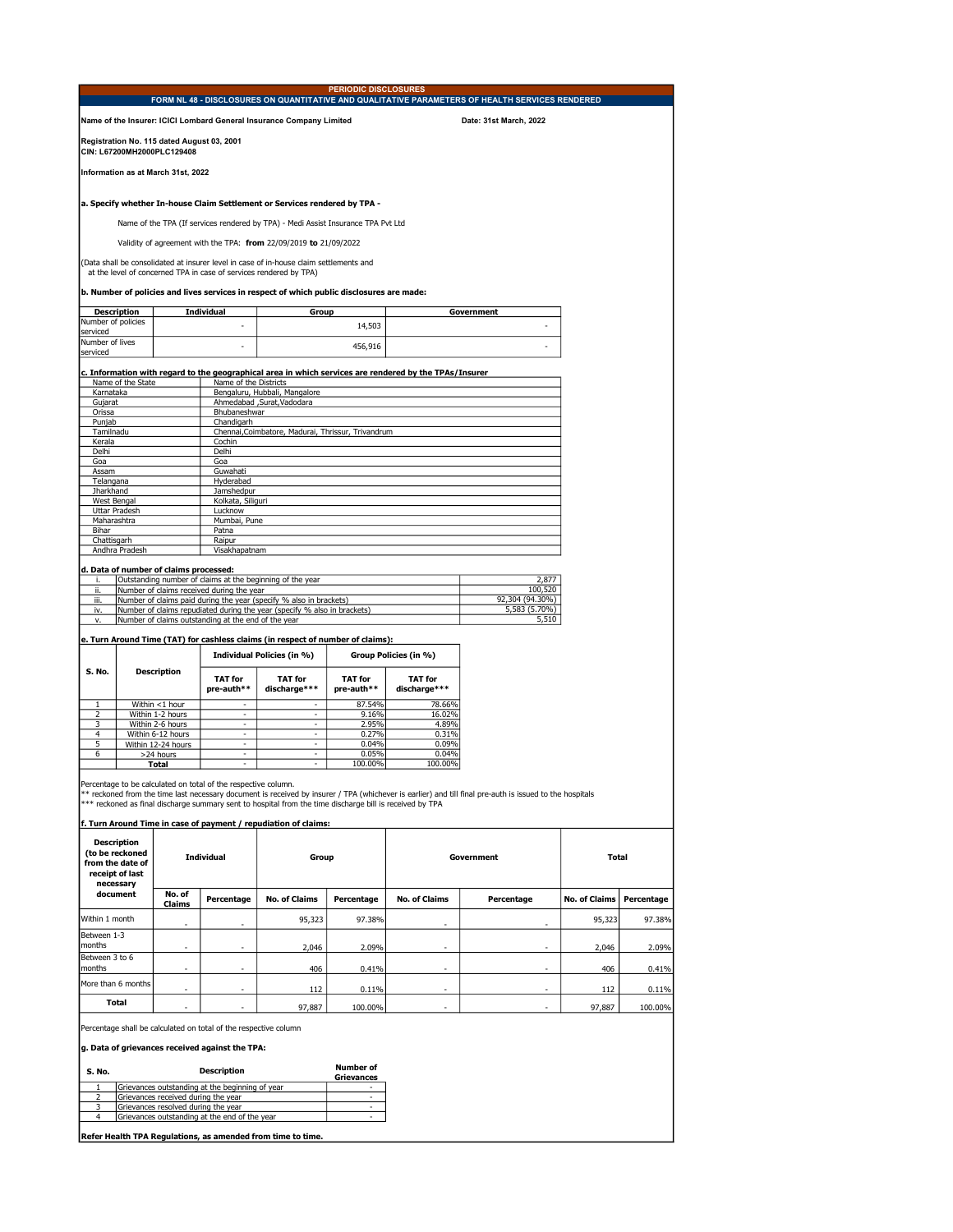|                                           | <b>PERIODIC DISCLOSURES</b><br>FORM NL 48 - DISCLOSURES ON QUANTITATIVE AND QUALITATIVE PARAMETERS OF HEALTH SERVICES RENDERED |                                            |                                                                                                                     |                                                                                                          |                              |                                                                                                        |                                                                                                                                                          |                      |            |  |
|-------------------------------------------|--------------------------------------------------------------------------------------------------------------------------------|--------------------------------------------|---------------------------------------------------------------------------------------------------------------------|----------------------------------------------------------------------------------------------------------|------------------------------|--------------------------------------------------------------------------------------------------------|----------------------------------------------------------------------------------------------------------------------------------------------------------|----------------------|------------|--|
|                                           |                                                                                                                                |                                            |                                                                                                                     | Name of the Insurer: ICICI Lombard General Insurance Company Limited                                     |                              |                                                                                                        | Date: 31st March, 2022                                                                                                                                   |                      |            |  |
|                                           |                                                                                                                                | Registration No. 115 dated August 03, 2001 |                                                                                                                     |                                                                                                          |                              |                                                                                                        |                                                                                                                                                          |                      |            |  |
|                                           |                                                                                                                                | CIN: L67200MH2000PLC129408                 |                                                                                                                     |                                                                                                          |                              |                                                                                                        |                                                                                                                                                          |                      |            |  |
|                                           |                                                                                                                                | Information as at March 31st, 2022         |                                                                                                                     |                                                                                                          |                              |                                                                                                        |                                                                                                                                                          |                      |            |  |
|                                           |                                                                                                                                |                                            |                                                                                                                     | a. Specify whether In-house Claim Settlement or Services rendered by TPA -                               |                              |                                                                                                        |                                                                                                                                                          |                      |            |  |
|                                           |                                                                                                                                |                                            |                                                                                                                     |                                                                                                          |                              | Name of the TPA (If services rendered by TPA) - Paramount Health Services & Insurance TPA Pvt. Ltd     |                                                                                                                                                          |                      |            |  |
|                                           |                                                                                                                                |                                            |                                                                                                                     | Validity of agreement with the TPA: from 16/12/2020 to 15/12/2023                                        |                              |                                                                                                        |                                                                                                                                                          |                      |            |  |
|                                           |                                                                                                                                |                                            |                                                                                                                     | (Data shall be consolidated at insurer level in case of in-house claim settlements and                   |                              |                                                                                                        |                                                                                                                                                          |                      |            |  |
|                                           |                                                                                                                                |                                            |                                                                                                                     | at the level of concerned TPA in case of services rendered by TPA)                                       |                              |                                                                                                        |                                                                                                                                                          |                      |            |  |
|                                           |                                                                                                                                |                                            |                                                                                                                     | b. Number of policies and lives services in respect of which public disclosures are made:                |                              |                                                                                                        |                                                                                                                                                          |                      |            |  |
| Number of policies                        | <b>Description</b>                                                                                                             |                                            | <b>Individual</b>                                                                                                   | Group                                                                                                    |                              |                                                                                                        | Government                                                                                                                                               |                      |            |  |
| serviced                                  |                                                                                                                                |                                            | ×,                                                                                                                  |                                                                                                          | 41,872                       |                                                                                                        |                                                                                                                                                          |                      |            |  |
| serviced                                  | Number of lives<br>308,891                                                                                                     |                                            |                                                                                                                     |                                                                                                          |                              |                                                                                                        |                                                                                                                                                          |                      |            |  |
|                                           |                                                                                                                                |                                            |                                                                                                                     |                                                                                                          |                              | c. Information with regard to the geographical area in which services are rendered by the TPAs/Insurer |                                                                                                                                                          |                      |            |  |
|                                           | Name of the Districts<br>Name of the State<br>Thane, Hingoli, Jalgaon, Nagpur, Nashik, Pune<br>Maharashtra                     |                                            |                                                                                                                     |                                                                                                          |                              |                                                                                                        |                                                                                                                                                          |                      |            |  |
|                                           | Karnataka<br>Bangalore                                                                                                         |                                            |                                                                                                                     |                                                                                                          |                              |                                                                                                        |                                                                                                                                                          |                      |            |  |
| Tamil nadu<br>Delhi                       |                                                                                                                                |                                            | Chennai<br>Delhi                                                                                                    |                                                                                                          |                              |                                                                                                        |                                                                                                                                                          |                      |            |  |
| West Bengal<br>Gujarat                    |                                                                                                                                |                                            | Kolkata                                                                                                             | Ahmedabad, Surat, Vadodara                                                                               |                              |                                                                                                        |                                                                                                                                                          |                      |            |  |
| Odisha                                    |                                                                                                                                |                                            | Bhubaneswar                                                                                                         |                                                                                                          |                              |                                                                                                        |                                                                                                                                                          |                      |            |  |
| Punjab<br>Kerala                          |                                                                                                                                |                                            | Chandigarh, Ludhiana<br>Cochin                                                                                      |                                                                                                          |                              |                                                                                                        |                                                                                                                                                          |                      |            |  |
| Assam                                     |                                                                                                                                |                                            | Guwahati                                                                                                            |                                                                                                          |                              |                                                                                                        |                                                                                                                                                          |                      |            |  |
| Telangana                                 | Madhya Pradesh                                                                                                                 |                                            | Hyderabad<br>Indore                                                                                                 |                                                                                                          |                              |                                                                                                        |                                                                                                                                                          |                      |            |  |
| Rajasthan                                 |                                                                                                                                |                                            | <b>Jaipur</b><br>Lucknow                                                                                            |                                                                                                          |                              |                                                                                                        |                                                                                                                                                          |                      |            |  |
| <b>Uttar Pradesh</b><br>Mizoram<br>Aizawl |                                                                                                                                |                                            |                                                                                                                     |                                                                                                          |                              |                                                                                                        |                                                                                                                                                          |                      |            |  |
| Nagaland<br>Goa                           |                                                                                                                                |                                            | Dimapur<br>Panaji                                                                                                   |                                                                                                          |                              |                                                                                                        |                                                                                                                                                          |                      |            |  |
| Bihar                                     |                                                                                                                                |                                            | Patna                                                                                                               |                                                                                                          |                              |                                                                                                        |                                                                                                                                                          |                      |            |  |
| Chhattisgarh<br>Jharkhand                 |                                                                                                                                |                                            | Raipur<br>Ranchi                                                                                                    |                                                                                                          |                              |                                                                                                        |                                                                                                                                                          |                      |            |  |
|                                           |                                                                                                                                | d. Data of number of claims processed:     |                                                                                                                     |                                                                                                          |                              |                                                                                                        |                                                                                                                                                          |                      |            |  |
|                                           |                                                                                                                                |                                            |                                                                                                                     | Outstanding number of claims at the beginning of the year                                                |                              |                                                                                                        | 1,289<br>17,589                                                                                                                                          |                      |            |  |
| ii.<br>iii.                               |                                                                                                                                |                                            | Number of claims received during the year                                                                           | Number of claims paid during the year (specify % also in brackets)                                       |                              |                                                                                                        | 16,393 (90.84%)                                                                                                                                          |                      |            |  |
| iv.<br>v.                                 |                                                                                                                                |                                            | Number of claims outstanding at the end of the year                                                                 | Number of claims repudiated during the year (specify % also in brackets)                                 |                              |                                                                                                        | 1,653 (9.16%)<br>832                                                                                                                                     |                      |            |  |
|                                           |                                                                                                                                |                                            |                                                                                                                     | e. Turn Around Time (TAT) for cashless claims (in respect of number of claims):                          |                              |                                                                                                        |                                                                                                                                                          |                      |            |  |
| S. No.                                    |                                                                                                                                | <b>Description</b>                         |                                                                                                                     | <b>Individual Policies (in %)</b>                                                                        |                              | Group Policies (in %)                                                                                  |                                                                                                                                                          |                      |            |  |
|                                           |                                                                                                                                |                                            | <b>TAT for</b><br>pre-auth**                                                                                        | <b>TAT for</b><br>discharge***                                                                           | <b>TAT for</b><br>pre-auth** | <b>TAT for</b><br>discharge***                                                                         |                                                                                                                                                          |                      |            |  |
| $1\,$<br>$\overline{\phantom{a}}$         |                                                                                                                                | Within <1 hour<br>Within 1-2 hours         | $\sim$<br>$\overline{\phantom{a}}$                                                                                  | $\overline{\phantom{a}}$                                                                                 | 1.56%<br>93.96%              | 2.15%<br>92.12%                                                                                        |                                                                                                                                                          |                      |            |  |
| 3                                         |                                                                                                                                | Within 2-6 hours                           | $\sim$                                                                                                              | $\overline{\phantom{a}}$                                                                                 | 4.13%                        | 5.56%                                                                                                  |                                                                                                                                                          |                      |            |  |
| $\overline{4}$<br>5                       |                                                                                                                                | Within 6-12 hours<br>Within 12-24 hours    | $\sim$<br>$\overline{\phantom{a}}$                                                                                  | $\overline{\phantom{a}}$                                                                                 | 0.23%<br>0.13%               | 0.09%<br>0.09%                                                                                         |                                                                                                                                                          |                      |            |  |
| 6                                         |                                                                                                                                | >24 hours<br>Total                         | $\sim$<br>×.                                                                                                        |                                                                                                          | 0.00%<br>100.00%             | 0.00%<br>100.00%                                                                                       |                                                                                                                                                          |                      |            |  |
|                                           |                                                                                                                                |                                            | ercentage to be calculated on total of the respective column.                                                       |                                                                                                          |                              |                                                                                                        | ** reckoned from the time last necessary document is received by insurer / TPA (whichever is earlier) and till final pre-auth is issued to the hospitals |                      |            |  |
|                                           |                                                                                                                                |                                            |                                                                                                                     | *** reckoned as final discharge summary sent to hospital from the time discharge bill is received by TPA |                              |                                                                                                        |                                                                                                                                                          |                      |            |  |
|                                           |                                                                                                                                |                                            |                                                                                                                     | f. Turn Around Time in case of payment / repudiation of claims:                                          |                              |                                                                                                        |                                                                                                                                                          |                      |            |  |
|                                           | <b>Description</b><br>(to be reckoned                                                                                          |                                            | Individual                                                                                                          | Group                                                                                                    |                              |                                                                                                        | Government                                                                                                                                               | Total                |            |  |
|                                           | from the date of<br>receipt of last                                                                                            |                                            |                                                                                                                     |                                                                                                          |                              |                                                                                                        |                                                                                                                                                          |                      |            |  |
|                                           | necessary                                                                                                                      |                                            |                                                                                                                     |                                                                                                          |                              |                                                                                                        |                                                                                                                                                          |                      |            |  |
|                                           | document                                                                                                                       | No. of<br>Claims                           | Percentage                                                                                                          | <b>No. of Claims</b>                                                                                     | Percentage                   | <b>No. of Claims</b>                                                                                   | Percentage                                                                                                                                               | <b>No. of Claims</b> | Percentage |  |
| Within 1 month                            |                                                                                                                                |                                            |                                                                                                                     | 16,279                                                                                                   | 90.21%                       |                                                                                                        |                                                                                                                                                          | 16,279               | 90.21%     |  |
| Between 1-3<br>months                     |                                                                                                                                |                                            |                                                                                                                     | 1,363                                                                                                    | 7.55%                        |                                                                                                        |                                                                                                                                                          | 1,363                | 7.55%      |  |
| Between 3 to 6<br>months                  |                                                                                                                                |                                            |                                                                                                                     | 342                                                                                                      | 1.90%                        |                                                                                                        |                                                                                                                                                          | 342                  | 1.90%      |  |
| More than 6 months                        |                                                                                                                                |                                            |                                                                                                                     | 62                                                                                                       | 0.34%                        |                                                                                                        |                                                                                                                                                          | 62                   | 0.34%      |  |
|                                           | Total                                                                                                                          |                                            |                                                                                                                     | 18,046                                                                                                   | 100.00%                      |                                                                                                        |                                                                                                                                                          | 18,046               | 100.00%    |  |
|                                           |                                                                                                                                |                                            |                                                                                                                     |                                                                                                          |                              |                                                                                                        |                                                                                                                                                          |                      |            |  |
|                                           |                                                                                                                                |                                            | Percentage shall be calculated on total of the respective column<br>g. Data of grievances received against the TPA: |                                                                                                          |                              |                                                                                                        |                                                                                                                                                          |                      |            |  |
|                                           |                                                                                                                                |                                            |                                                                                                                     |                                                                                                          | <b>Number of</b>             |                                                                                                        |                                                                                                                                                          |                      |            |  |
| S. No.                                    |                                                                                                                                |                                            | <b>Description</b>                                                                                                  |                                                                                                          | <b>Grievances</b>            |                                                                                                        |                                                                                                                                                          |                      |            |  |
| $\mathbf{1}$<br>2                         |                                                                                                                                | Grievances received during the year        | Grievances outstanding at the beginning of year                                                                     |                                                                                                          |                              |                                                                                                        |                                                                                                                                                          |                      |            |  |
| 3<br>4                                    |                                                                                                                                | Grievances resolved during the year        | Grievances outstanding at the end of the year                                                                       |                                                                                                          |                              |                                                                                                        |                                                                                                                                                          |                      |            |  |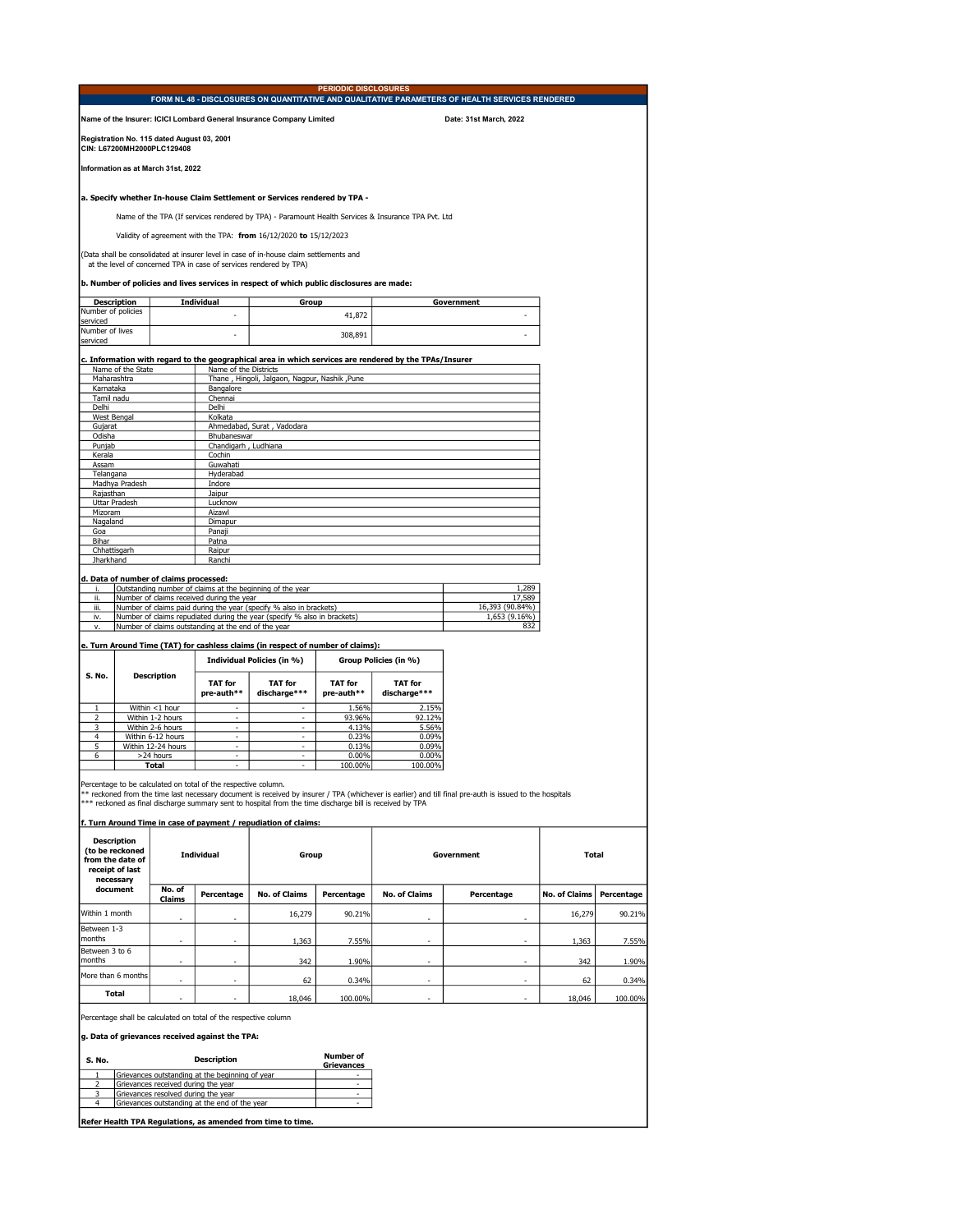|                                | <b>PERIODIC DISCLOSURES</b><br>FORM NL 48 - DISCLOSURES ON QUANTITATIVE AND QUALITATIVE PARAMETERS OF HEALTH SERVICES RENDERED                                                                                                        |                                                                            |                                                                |                                                                                                                                                                             |                               |                                                                                                        |                                                                                                                                                          |                      |            |  |  |
|--------------------------------|---------------------------------------------------------------------------------------------------------------------------------------------------------------------------------------------------------------------------------------|----------------------------------------------------------------------------|----------------------------------------------------------------|-----------------------------------------------------------------------------------------------------------------------------------------------------------------------------|-------------------------------|--------------------------------------------------------------------------------------------------------|----------------------------------------------------------------------------------------------------------------------------------------------------------|----------------------|------------|--|--|
|                                |                                                                                                                                                                                                                                       |                                                                            |                                                                | Name of the Insurer: ICICI Lombard General Insurance Company Limited                                                                                                        |                               |                                                                                                        | Date: 31st March, 2022                                                                                                                                   |                      |            |  |  |
|                                |                                                                                                                                                                                                                                       | Registration No. 115 dated August 03, 2001<br>CIN: L67200MH2000PLC129408   |                                                                |                                                                                                                                                                             |                               |                                                                                                        |                                                                                                                                                          |                      |            |  |  |
|                                |                                                                                                                                                                                                                                       | Information as at March 31st, 2022                                         |                                                                |                                                                                                                                                                             |                               |                                                                                                        |                                                                                                                                                          |                      |            |  |  |
|                                |                                                                                                                                                                                                                                       |                                                                            |                                                                | a. Specify whether In-house Claim Settlement or Services rendered by TPA -                                                                                                  |                               |                                                                                                        |                                                                                                                                                          |                      |            |  |  |
|                                |                                                                                                                                                                                                                                       |                                                                            |                                                                | Name of the TPA (If services rendered by TPA) - Vidal Health Insurance TPA Pvt Ltd                                                                                          |                               |                                                                                                        |                                                                                                                                                          |                      |            |  |  |
|                                |                                                                                                                                                                                                                                       |                                                                            |                                                                | Validity of agreement with the TPA: from 02/07/2021 to 01/07/2024                                                                                                           |                               |                                                                                                        |                                                                                                                                                          |                      |            |  |  |
|                                |                                                                                                                                                                                                                                       |                                                                            |                                                                | (Data shall be consolidated at insurer level in case of in-house claim settlements and                                                                                      |                               |                                                                                                        |                                                                                                                                                          |                      |            |  |  |
|                                |                                                                                                                                                                                                                                       |                                                                            |                                                                | at the level of concerned TPA in case of services rendered by TPA)                                                                                                          |                               |                                                                                                        |                                                                                                                                                          |                      |            |  |  |
|                                | <b>Description</b>                                                                                                                                                                                                                    |                                                                            | <b>Individual</b>                                              | b. Number of policies and lives services in respect of which public disclosures are made:<br>Group                                                                          |                               |                                                                                                        | Government                                                                                                                                               |                      |            |  |  |
| Number of policies<br>serviced |                                                                                                                                                                                                                                       |                                                                            |                                                                |                                                                                                                                                                             | 32                            |                                                                                                        |                                                                                                                                                          |                      |            |  |  |
| Number of lives<br>serviced    |                                                                                                                                                                                                                                       |                                                                            |                                                                |                                                                                                                                                                             | 30,882                        |                                                                                                        |                                                                                                                                                          |                      |            |  |  |
|                                |                                                                                                                                                                                                                                       |                                                                            |                                                                |                                                                                                                                                                             |                               | c. Information with regard to the geographical area in which services are rendered by the TPAs/Insurer |                                                                                                                                                          |                      |            |  |  |
| Karnataka                      | Name of the State                                                                                                                                                                                                                     |                                                                            | Name of the Districts                                          | Bangalore, Mangalore, Hubli                                                                                                                                                 |                               |                                                                                                        |                                                                                                                                                          |                      |            |  |  |
| Kerala                         |                                                                                                                                                                                                                                       |                                                                            | Cochin                                                         |                                                                                                                                                                             |                               |                                                                                                        |                                                                                                                                                          |                      |            |  |  |
| Tamilnadu                      |                                                                                                                                                                                                                                       |                                                                            | Chennai, Coimbatore                                            |                                                                                                                                                                             |                               |                                                                                                        |                                                                                                                                                          |                      |            |  |  |
| Telangana<br>Maharashtra       |                                                                                                                                                                                                                                       |                                                                            | Hyderabad<br>Mumbai, Pune                                      |                                                                                                                                                                             |                               |                                                                                                        |                                                                                                                                                          |                      |            |  |  |
| West Bengal                    |                                                                                                                                                                                                                                       |                                                                            | Kolkata                                                        |                                                                                                                                                                             |                               |                                                                                                        |                                                                                                                                                          |                      |            |  |  |
| New Delhi                      | Andhra Pradesh                                                                                                                                                                                                                        |                                                                            | New Delhi<br>Vishakhapatnam                                    |                                                                                                                                                                             |                               |                                                                                                        |                                                                                                                                                          |                      |            |  |  |
|                                |                                                                                                                                                                                                                                       |                                                                            |                                                                |                                                                                                                                                                             |                               |                                                                                                        |                                                                                                                                                          |                      |            |  |  |
| j.                             | d. Data of number of claims processed:<br>Outstanding number of claims at the beginning of the year<br>129                                                                                                                            |                                                                            |                                                                |                                                                                                                                                                             |                               |                                                                                                        |                                                                                                                                                          |                      |            |  |  |
| ii.                            |                                                                                                                                                                                                                                       |                                                                            | Number of claims received during the year                      |                                                                                                                                                                             |                               |                                                                                                        | 2,163                                                                                                                                                    |                      |            |  |  |
| iii.<br>iv.                    |                                                                                                                                                                                                                                       |                                                                            |                                                                | Number of claims paid during the year (specify % also in brackets)<br>Number of claims repudiated during the year (specify % also in brackets)                              |                               |                                                                                                        | 1,766 (91.08%)<br>173 (8.92%)                                                                                                                            |                      |            |  |  |
| ٧.                             |                                                                                                                                                                                                                                       |                                                                            | Number of claims outstanding at the end of the year            |                                                                                                                                                                             |                               |                                                                                                        | 353                                                                                                                                                      |                      |            |  |  |
|                                |                                                                                                                                                                                                                                       |                                                                            |                                                                | e. Turn Around Time (TAT) for cashless claims (in respect of number of claims):                                                                                             |                               |                                                                                                        |                                                                                                                                                          |                      |            |  |  |
|                                |                                                                                                                                                                                                                                       |                                                                            |                                                                | Individual Policies (in %)                                                                                                                                                  |                               | Group Policies (in %)                                                                                  |                                                                                                                                                          |                      |            |  |  |
| S. No.                         |                                                                                                                                                                                                                                       |                                                                            |                                                                |                                                                                                                                                                             |                               |                                                                                                        |                                                                                                                                                          |                      |            |  |  |
|                                |                                                                                                                                                                                                                                       | <b>Description</b>                                                         | <b>TAT for</b><br>pre-auth**                                   | <b>TAT for</b><br>discharge***                                                                                                                                              | TAT for<br>pre-auth**         | <b>TAT for</b><br>discharge***                                                                         |                                                                                                                                                          |                      |            |  |  |
| 1                              |                                                                                                                                                                                                                                       | Within <1 hour                                                             | $\overline{a}$                                                 | $\overline{a}$                                                                                                                                                              | 91.30%                        | 78.02%                                                                                                 |                                                                                                                                                          |                      |            |  |  |
| 2<br>3                         |                                                                                                                                                                                                                                       | Within 1-2 hours<br>Within 2-6 hours                                       | $\overline{\phantom{a}}$<br>$\overline{\phantom{a}}$           | $\overline{\phantom{a}}$<br>$\overline{a}$                                                                                                                                  | 5.59%<br>3.11%                | 14.29%<br>7.69%                                                                                        |                                                                                                                                                          |                      |            |  |  |
| $\overline{4}$                 |                                                                                                                                                                                                                                       | Within 6-12 hours                                                          | $\overline{a}$                                                 | $\overline{a}$                                                                                                                                                              | $0.00\%$                      | $0.00\%$                                                                                               |                                                                                                                                                          |                      |            |  |  |
| 5<br>6                         |                                                                                                                                                                                                                                       | Within 12-24 hours<br>>24 hours                                            | $\sim$<br>$\overline{\phantom{a}}$                             | $\overline{\phantom{a}}$<br>$\overline{a}$                                                                                                                                  | $0.00\%$<br>0.00%             | $0.00\%$<br>0.00%                                                                                      |                                                                                                                                                          |                      |            |  |  |
|                                |                                                                                                                                                                                                                                       | Total                                                                      |                                                                | $\overline{a}$                                                                                                                                                              | 100.00%                       | 100.00%                                                                                                |                                                                                                                                                          |                      |            |  |  |
|                                |                                                                                                                                                                                                                                       |                                                                            | Percentage to be calculated on total of the respective column. | *** reckoned as final discharge summary sent to hospital from the time discharge bill is received by TPA<br>f. Turn Around Time in case of payment / repudiation of claims: |                               |                                                                                                        | ** reckoned from the time last necessary document is received by insurer / TPA (whichever is earlier) and till final pre-auth is issued to the hospitals |                      |            |  |  |
|                                | <b>Description</b><br>(to be reckoned<br>from the date of<br>receipt of last<br>necessary                                                                                                                                             |                                                                            | <b>Individual</b>                                              | Group                                                                                                                                                                       |                               |                                                                                                        | Government                                                                                                                                               | <b>Total</b>         |            |  |  |
|                                | document                                                                                                                                                                                                                              | No. of<br>Claims                                                           | Percentage                                                     | <b>No. of Claims</b>                                                                                                                                                        | Percentage                    | <b>No. of Claims</b>                                                                                   | Percentage                                                                                                                                               | <b>No. of Claims</b> | Percentage |  |  |
| Within 1 month                 |                                                                                                                                                                                                                                       |                                                                            |                                                                | 1,850                                                                                                                                                                       | 95.41%                        |                                                                                                        |                                                                                                                                                          | 1,850                | 95.41%     |  |  |
| Between 1-3<br>months          |                                                                                                                                                                                                                                       |                                                                            |                                                                | 79                                                                                                                                                                          | 4.07%                         |                                                                                                        |                                                                                                                                                          | 79                   | 4.07%      |  |  |
| Between 3 to 6<br>months       |                                                                                                                                                                                                                                       |                                                                            | $\overline{a}$                                                 | 9                                                                                                                                                                           | 0.46%                         | $\overline{a}$                                                                                         |                                                                                                                                                          | 9                    | 0.46%      |  |  |
| More than 6<br>months          |                                                                                                                                                                                                                                       |                                                                            |                                                                | 1                                                                                                                                                                           | 0.05%                         |                                                                                                        |                                                                                                                                                          | 1                    | 0.05%      |  |  |
|                                | Total                                                                                                                                                                                                                                 |                                                                            |                                                                | 1,939                                                                                                                                                                       | 100.00%                       |                                                                                                        |                                                                                                                                                          | 1,939                | 100.00%    |  |  |
| S. No.<br>1                    | Percentage shall be calculated on total of the respective column<br>g. Data of grievances received against the TPA:<br><b>Number of</b><br><b>Description</b><br><b>Grievances</b><br>Grievances outstanding at the beginning of year |                                                                            |                                                                |                                                                                                                                                                             |                               |                                                                                                        |                                                                                                                                                          |                      |            |  |  |
| 2<br>3                         |                                                                                                                                                                                                                                       | Grievances received during the year<br>Grievances resolved during the year |                                                                |                                                                                                                                                                             | ٠<br>$\overline{\phantom{a}}$ |                                                                                                        |                                                                                                                                                          |                      |            |  |  |
| $\overline{4}$                 |                                                                                                                                                                                                                                       |                                                                            | Grievances outstanding at the end of the year                  |                                                                                                                                                                             | $\overline{\phantom{a}}$      |                                                                                                        |                                                                                                                                                          |                      |            |  |  |
|                                |                                                                                                                                                                                                                                       |                                                                            |                                                                |                                                                                                                                                                             |                               |                                                                                                        |                                                                                                                                                          |                      |            |  |  |
|                                |                                                                                                                                                                                                                                       |                                                                            |                                                                | Refer Health TPA Regulations, as amended from time to time.                                                                                                                 |                               |                                                                                                        |                                                                                                                                                          |                      |            |  |  |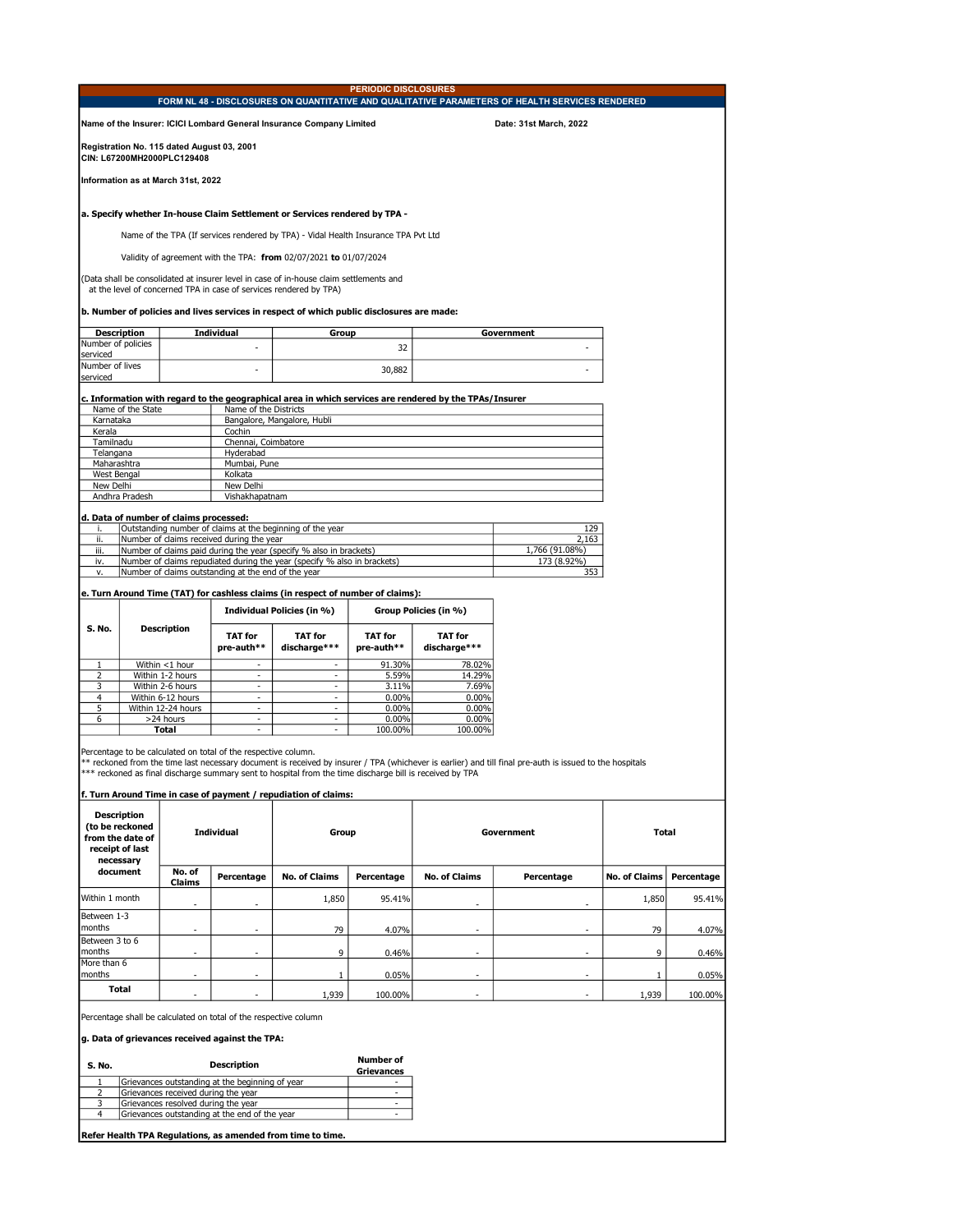| Name of the Insurer: ICICI Lombard General Insurance Company Limited<br>Date: 31st March, 2022<br>Registration No. 115 dated August 03, 2001<br>CIN: L67200MH2000PLC129408<br>Information as at March 31st, 2022<br>a. Specify whether In-house Claim Settlement or Services rendered by TPA -<br>Name of the TPA (If services rendered by TPA) - Vipul Medcorp Insurance TPA PVT Ltd<br>Validity of agreement with the TPA: from 29/06/2020 to 28/06/2023<br>(Data shall be consolidated at insurer level in case of in-house claim settlements and<br>at the level of concerned TPA in case of services rendered by TPA)<br>b. Number of policies and lives services in respect of which public disclosures are made:<br><b>Description</b><br>Individual<br>Group<br>Government<br>Number of policies<br>29<br>serviced<br>Number of lives<br>16,567<br>serviced<br>c. Information with regard to the geographical area in which services are rendered by the TPAs/Insurer<br>Name of the State<br>Name of the Districts<br>Haryana<br>Gurugram, Chandigarh, Faridabad, Panipat<br>Delhi<br>Delhi<br>Amritsar, Ludhiana<br>Punjab<br>Uttarakhand<br>Dehradun<br>Madhya Pradesh<br>Indore<br>Rajasthan<br>Jaipur, Udaiput<br>Uttar Pradesh<br>Kanpur, Noida, Mathura, Lucknow<br>Karnataka<br>Bengaluru<br>Tamilnadu<br>Chennai<br>Telangana<br>Hyderabad<br>Kerala<br>Kochi<br>Assam<br>Guwahati<br><b>West Bengal</b><br>Kolkata<br>Bihar<br>Patna<br>Ahemdabad, Surat, Vadodara<br>Gujarat<br>Maharashtra<br>Mumbai, Pune<br>d. Data of number of claims processed:<br>Outstanding number of claims at the beginning of the year<br>93<br>i.<br>ii.<br>Number of claims received during the year<br>984<br>iii.<br>Number of claims paid during the year (specify % also in brackets)<br>780 (83.96%)<br>149 (16.04%)<br>Number of claims repudiated during the year (specify % also in brackets)<br>i٧.<br>Number of claims outstanding at the end of the year<br>148<br>٧.<br>e. Turn Around Time (TAT) for cashless claims (in respect of number of claims):<br>Individual Policies (in %)<br>Group Policies (in %)<br>S. No.<br><b>Description</b><br><b>TAT for</b><br><b>TAT for</b><br><b>TAT for</b><br><b>TAT for</b><br>pre-auth**<br>discharge***<br>pre-auth**<br>discharge***<br>57.50%<br>53.72%<br>1<br>Within <1 hour<br>2<br>Within 1-2 hours<br>23.93%<br>27.70%<br>Within 2-6 hours<br>18.58%<br>3<br>18.57%<br>$\overline{\phantom{a}}$<br>4<br>Within 6-12 hours<br>$\overline{\phantom{a}}$<br>0.00%<br>0.00%<br>$\overline{\phantom{a}}$<br>5<br>Within 12-24 hours<br>$0.00\%$<br>0.00%<br>$\overline{\phantom{a}}$<br>$\overline{\phantom{a}}$<br>6<br>>24 hours<br>ä,<br>0.00%<br>$0.00\%$<br>100.00%<br><b>Total</b><br>100.00%<br>Percentage to be calculated on total of the respective column.<br>* reckoned from the time last necessary document is received by insurer / TPA (whichever is earlier) and till final pre-auth is issued to the hospitals<br>*** reckoned as final discharge summary sent to hospital from the time discharge bill is received by TPA<br>f. Turn Around Time in case of payment / repudiation of claims:<br><b>Description</b><br>(to be reckoned<br>Individual<br>Group<br>Government<br>Total<br>from the date of<br>receipt of last<br>necessary<br>document<br>No. of<br>Percentage<br><b>No. of Claims</b><br>Percentage<br><b>No. of Claims</b><br><b>No. of Claims</b><br>Percentage<br>Percentage<br><b>Claims</b><br>Within 1 month<br>765<br>82.35%<br>765<br>82.35% |  |  | <b>PERIODIC DISCLOSURES</b> | FORM NL 48 - DISCLOSURES ON QUANTITATIVE AND QUALITATIVE PARAMETERS OF HEALTH SERVICES RENDERED |  |
|---------------------------------------------------------------------------------------------------------------------------------------------------------------------------------------------------------------------------------------------------------------------------------------------------------------------------------------------------------------------------------------------------------------------------------------------------------------------------------------------------------------------------------------------------------------------------------------------------------------------------------------------------------------------------------------------------------------------------------------------------------------------------------------------------------------------------------------------------------------------------------------------------------------------------------------------------------------------------------------------------------------------------------------------------------------------------------------------------------------------------------------------------------------------------------------------------------------------------------------------------------------------------------------------------------------------------------------------------------------------------------------------------------------------------------------------------------------------------------------------------------------------------------------------------------------------------------------------------------------------------------------------------------------------------------------------------------------------------------------------------------------------------------------------------------------------------------------------------------------------------------------------------------------------------------------------------------------------------------------------------------------------------------------------------------------------------------------------------------------------------------------------------------------------------------------------------------------------------------------------------------------------------------------------------------------------------------------------------------------------------------------------------------------------------------------------------------------------------------------------------------------------------------------------------------------------------------------------------------------------------------------------------------------------------------------------------------------------------------------------------------------------------------------------------------------------------------------------------------------------------------------------------------------------------------------------------------------------------------------------------------------------------------------------------------------------------------------------------------------------------------------------------------------------------------------------------------------------------------------------------------------------------------------------------------------------------------------------------------------------------------------------------------------------------------------------------------------------------------------------------------------------------------------------------|--|--|-----------------------------|-------------------------------------------------------------------------------------------------|--|
|                                                                                                                                                                                                                                                                                                                                                                                                                                                                                                                                                                                                                                                                                                                                                                                                                                                                                                                                                                                                                                                                                                                                                                                                                                                                                                                                                                                                                                                                                                                                                                                                                                                                                                                                                                                                                                                                                                                                                                                                                                                                                                                                                                                                                                                                                                                                                                                                                                                                                                                                                                                                                                                                                                                                                                                                                                                                                                                                                                                                                                                                                                                                                                                                                                                                                                                                                                                                                                                                                                                                                   |  |  |                             |                                                                                                 |  |
|                                                                                                                                                                                                                                                                                                                                                                                                                                                                                                                                                                                                                                                                                                                                                                                                                                                                                                                                                                                                                                                                                                                                                                                                                                                                                                                                                                                                                                                                                                                                                                                                                                                                                                                                                                                                                                                                                                                                                                                                                                                                                                                                                                                                                                                                                                                                                                                                                                                                                                                                                                                                                                                                                                                                                                                                                                                                                                                                                                                                                                                                                                                                                                                                                                                                                                                                                                                                                                                                                                                                                   |  |  |                             |                                                                                                 |  |
|                                                                                                                                                                                                                                                                                                                                                                                                                                                                                                                                                                                                                                                                                                                                                                                                                                                                                                                                                                                                                                                                                                                                                                                                                                                                                                                                                                                                                                                                                                                                                                                                                                                                                                                                                                                                                                                                                                                                                                                                                                                                                                                                                                                                                                                                                                                                                                                                                                                                                                                                                                                                                                                                                                                                                                                                                                                                                                                                                                                                                                                                                                                                                                                                                                                                                                                                                                                                                                                                                                                                                   |  |  |                             |                                                                                                 |  |
|                                                                                                                                                                                                                                                                                                                                                                                                                                                                                                                                                                                                                                                                                                                                                                                                                                                                                                                                                                                                                                                                                                                                                                                                                                                                                                                                                                                                                                                                                                                                                                                                                                                                                                                                                                                                                                                                                                                                                                                                                                                                                                                                                                                                                                                                                                                                                                                                                                                                                                                                                                                                                                                                                                                                                                                                                                                                                                                                                                                                                                                                                                                                                                                                                                                                                                                                                                                                                                                                                                                                                   |  |  |                             |                                                                                                 |  |
|                                                                                                                                                                                                                                                                                                                                                                                                                                                                                                                                                                                                                                                                                                                                                                                                                                                                                                                                                                                                                                                                                                                                                                                                                                                                                                                                                                                                                                                                                                                                                                                                                                                                                                                                                                                                                                                                                                                                                                                                                                                                                                                                                                                                                                                                                                                                                                                                                                                                                                                                                                                                                                                                                                                                                                                                                                                                                                                                                                                                                                                                                                                                                                                                                                                                                                                                                                                                                                                                                                                                                   |  |  |                             |                                                                                                 |  |
|                                                                                                                                                                                                                                                                                                                                                                                                                                                                                                                                                                                                                                                                                                                                                                                                                                                                                                                                                                                                                                                                                                                                                                                                                                                                                                                                                                                                                                                                                                                                                                                                                                                                                                                                                                                                                                                                                                                                                                                                                                                                                                                                                                                                                                                                                                                                                                                                                                                                                                                                                                                                                                                                                                                                                                                                                                                                                                                                                                                                                                                                                                                                                                                                                                                                                                                                                                                                                                                                                                                                                   |  |  |                             |                                                                                                 |  |
|                                                                                                                                                                                                                                                                                                                                                                                                                                                                                                                                                                                                                                                                                                                                                                                                                                                                                                                                                                                                                                                                                                                                                                                                                                                                                                                                                                                                                                                                                                                                                                                                                                                                                                                                                                                                                                                                                                                                                                                                                                                                                                                                                                                                                                                                                                                                                                                                                                                                                                                                                                                                                                                                                                                                                                                                                                                                                                                                                                                                                                                                                                                                                                                                                                                                                                                                                                                                                                                                                                                                                   |  |  |                             |                                                                                                 |  |
|                                                                                                                                                                                                                                                                                                                                                                                                                                                                                                                                                                                                                                                                                                                                                                                                                                                                                                                                                                                                                                                                                                                                                                                                                                                                                                                                                                                                                                                                                                                                                                                                                                                                                                                                                                                                                                                                                                                                                                                                                                                                                                                                                                                                                                                                                                                                                                                                                                                                                                                                                                                                                                                                                                                                                                                                                                                                                                                                                                                                                                                                                                                                                                                                                                                                                                                                                                                                                                                                                                                                                   |  |  |                             |                                                                                                 |  |
|                                                                                                                                                                                                                                                                                                                                                                                                                                                                                                                                                                                                                                                                                                                                                                                                                                                                                                                                                                                                                                                                                                                                                                                                                                                                                                                                                                                                                                                                                                                                                                                                                                                                                                                                                                                                                                                                                                                                                                                                                                                                                                                                                                                                                                                                                                                                                                                                                                                                                                                                                                                                                                                                                                                                                                                                                                                                                                                                                                                                                                                                                                                                                                                                                                                                                                                                                                                                                                                                                                                                                   |  |  |                             |                                                                                                 |  |
|                                                                                                                                                                                                                                                                                                                                                                                                                                                                                                                                                                                                                                                                                                                                                                                                                                                                                                                                                                                                                                                                                                                                                                                                                                                                                                                                                                                                                                                                                                                                                                                                                                                                                                                                                                                                                                                                                                                                                                                                                                                                                                                                                                                                                                                                                                                                                                                                                                                                                                                                                                                                                                                                                                                                                                                                                                                                                                                                                                                                                                                                                                                                                                                                                                                                                                                                                                                                                                                                                                                                                   |  |  |                             |                                                                                                 |  |
|                                                                                                                                                                                                                                                                                                                                                                                                                                                                                                                                                                                                                                                                                                                                                                                                                                                                                                                                                                                                                                                                                                                                                                                                                                                                                                                                                                                                                                                                                                                                                                                                                                                                                                                                                                                                                                                                                                                                                                                                                                                                                                                                                                                                                                                                                                                                                                                                                                                                                                                                                                                                                                                                                                                                                                                                                                                                                                                                                                                                                                                                                                                                                                                                                                                                                                                                                                                                                                                                                                                                                   |  |  |                             |                                                                                                 |  |
|                                                                                                                                                                                                                                                                                                                                                                                                                                                                                                                                                                                                                                                                                                                                                                                                                                                                                                                                                                                                                                                                                                                                                                                                                                                                                                                                                                                                                                                                                                                                                                                                                                                                                                                                                                                                                                                                                                                                                                                                                                                                                                                                                                                                                                                                                                                                                                                                                                                                                                                                                                                                                                                                                                                                                                                                                                                                                                                                                                                                                                                                                                                                                                                                                                                                                                                                                                                                                                                                                                                                                   |  |  |                             |                                                                                                 |  |
|                                                                                                                                                                                                                                                                                                                                                                                                                                                                                                                                                                                                                                                                                                                                                                                                                                                                                                                                                                                                                                                                                                                                                                                                                                                                                                                                                                                                                                                                                                                                                                                                                                                                                                                                                                                                                                                                                                                                                                                                                                                                                                                                                                                                                                                                                                                                                                                                                                                                                                                                                                                                                                                                                                                                                                                                                                                                                                                                                                                                                                                                                                                                                                                                                                                                                                                                                                                                                                                                                                                                                   |  |  |                             |                                                                                                 |  |
|                                                                                                                                                                                                                                                                                                                                                                                                                                                                                                                                                                                                                                                                                                                                                                                                                                                                                                                                                                                                                                                                                                                                                                                                                                                                                                                                                                                                                                                                                                                                                                                                                                                                                                                                                                                                                                                                                                                                                                                                                                                                                                                                                                                                                                                                                                                                                                                                                                                                                                                                                                                                                                                                                                                                                                                                                                                                                                                                                                                                                                                                                                                                                                                                                                                                                                                                                                                                                                                                                                                                                   |  |  |                             |                                                                                                 |  |
|                                                                                                                                                                                                                                                                                                                                                                                                                                                                                                                                                                                                                                                                                                                                                                                                                                                                                                                                                                                                                                                                                                                                                                                                                                                                                                                                                                                                                                                                                                                                                                                                                                                                                                                                                                                                                                                                                                                                                                                                                                                                                                                                                                                                                                                                                                                                                                                                                                                                                                                                                                                                                                                                                                                                                                                                                                                                                                                                                                                                                                                                                                                                                                                                                                                                                                                                                                                                                                                                                                                                                   |  |  |                             |                                                                                                 |  |
|                                                                                                                                                                                                                                                                                                                                                                                                                                                                                                                                                                                                                                                                                                                                                                                                                                                                                                                                                                                                                                                                                                                                                                                                                                                                                                                                                                                                                                                                                                                                                                                                                                                                                                                                                                                                                                                                                                                                                                                                                                                                                                                                                                                                                                                                                                                                                                                                                                                                                                                                                                                                                                                                                                                                                                                                                                                                                                                                                                                                                                                                                                                                                                                                                                                                                                                                                                                                                                                                                                                                                   |  |  |                             |                                                                                                 |  |
|                                                                                                                                                                                                                                                                                                                                                                                                                                                                                                                                                                                                                                                                                                                                                                                                                                                                                                                                                                                                                                                                                                                                                                                                                                                                                                                                                                                                                                                                                                                                                                                                                                                                                                                                                                                                                                                                                                                                                                                                                                                                                                                                                                                                                                                                                                                                                                                                                                                                                                                                                                                                                                                                                                                                                                                                                                                                                                                                                                                                                                                                                                                                                                                                                                                                                                                                                                                                                                                                                                                                                   |  |  |                             |                                                                                                 |  |
|                                                                                                                                                                                                                                                                                                                                                                                                                                                                                                                                                                                                                                                                                                                                                                                                                                                                                                                                                                                                                                                                                                                                                                                                                                                                                                                                                                                                                                                                                                                                                                                                                                                                                                                                                                                                                                                                                                                                                                                                                                                                                                                                                                                                                                                                                                                                                                                                                                                                                                                                                                                                                                                                                                                                                                                                                                                                                                                                                                                                                                                                                                                                                                                                                                                                                                                                                                                                                                                                                                                                                   |  |  |                             |                                                                                                 |  |
|                                                                                                                                                                                                                                                                                                                                                                                                                                                                                                                                                                                                                                                                                                                                                                                                                                                                                                                                                                                                                                                                                                                                                                                                                                                                                                                                                                                                                                                                                                                                                                                                                                                                                                                                                                                                                                                                                                                                                                                                                                                                                                                                                                                                                                                                                                                                                                                                                                                                                                                                                                                                                                                                                                                                                                                                                                                                                                                                                                                                                                                                                                                                                                                                                                                                                                                                                                                                                                                                                                                                                   |  |  |                             |                                                                                                 |  |
|                                                                                                                                                                                                                                                                                                                                                                                                                                                                                                                                                                                                                                                                                                                                                                                                                                                                                                                                                                                                                                                                                                                                                                                                                                                                                                                                                                                                                                                                                                                                                                                                                                                                                                                                                                                                                                                                                                                                                                                                                                                                                                                                                                                                                                                                                                                                                                                                                                                                                                                                                                                                                                                                                                                                                                                                                                                                                                                                                                                                                                                                                                                                                                                                                                                                                                                                                                                                                                                                                                                                                   |  |  |                             |                                                                                                 |  |
|                                                                                                                                                                                                                                                                                                                                                                                                                                                                                                                                                                                                                                                                                                                                                                                                                                                                                                                                                                                                                                                                                                                                                                                                                                                                                                                                                                                                                                                                                                                                                                                                                                                                                                                                                                                                                                                                                                                                                                                                                                                                                                                                                                                                                                                                                                                                                                                                                                                                                                                                                                                                                                                                                                                                                                                                                                                                                                                                                                                                                                                                                                                                                                                                                                                                                                                                                                                                                                                                                                                                                   |  |  |                             |                                                                                                 |  |
|                                                                                                                                                                                                                                                                                                                                                                                                                                                                                                                                                                                                                                                                                                                                                                                                                                                                                                                                                                                                                                                                                                                                                                                                                                                                                                                                                                                                                                                                                                                                                                                                                                                                                                                                                                                                                                                                                                                                                                                                                                                                                                                                                                                                                                                                                                                                                                                                                                                                                                                                                                                                                                                                                                                                                                                                                                                                                                                                                                                                                                                                                                                                                                                                                                                                                                                                                                                                                                                                                                                                                   |  |  |                             |                                                                                                 |  |
|                                                                                                                                                                                                                                                                                                                                                                                                                                                                                                                                                                                                                                                                                                                                                                                                                                                                                                                                                                                                                                                                                                                                                                                                                                                                                                                                                                                                                                                                                                                                                                                                                                                                                                                                                                                                                                                                                                                                                                                                                                                                                                                                                                                                                                                                                                                                                                                                                                                                                                                                                                                                                                                                                                                                                                                                                                                                                                                                                                                                                                                                                                                                                                                                                                                                                                                                                                                                                                                                                                                                                   |  |  |                             |                                                                                                 |  |
|                                                                                                                                                                                                                                                                                                                                                                                                                                                                                                                                                                                                                                                                                                                                                                                                                                                                                                                                                                                                                                                                                                                                                                                                                                                                                                                                                                                                                                                                                                                                                                                                                                                                                                                                                                                                                                                                                                                                                                                                                                                                                                                                                                                                                                                                                                                                                                                                                                                                                                                                                                                                                                                                                                                                                                                                                                                                                                                                                                                                                                                                                                                                                                                                                                                                                                                                                                                                                                                                                                                                                   |  |  |                             |                                                                                                 |  |
|                                                                                                                                                                                                                                                                                                                                                                                                                                                                                                                                                                                                                                                                                                                                                                                                                                                                                                                                                                                                                                                                                                                                                                                                                                                                                                                                                                                                                                                                                                                                                                                                                                                                                                                                                                                                                                                                                                                                                                                                                                                                                                                                                                                                                                                                                                                                                                                                                                                                                                                                                                                                                                                                                                                                                                                                                                                                                                                                                                                                                                                                                                                                                                                                                                                                                                                                                                                                                                                                                                                                                   |  |  |                             |                                                                                                 |  |
|                                                                                                                                                                                                                                                                                                                                                                                                                                                                                                                                                                                                                                                                                                                                                                                                                                                                                                                                                                                                                                                                                                                                                                                                                                                                                                                                                                                                                                                                                                                                                                                                                                                                                                                                                                                                                                                                                                                                                                                                                                                                                                                                                                                                                                                                                                                                                                                                                                                                                                                                                                                                                                                                                                                                                                                                                                                                                                                                                                                                                                                                                                                                                                                                                                                                                                                                                                                                                                                                                                                                                   |  |  |                             |                                                                                                 |  |
|                                                                                                                                                                                                                                                                                                                                                                                                                                                                                                                                                                                                                                                                                                                                                                                                                                                                                                                                                                                                                                                                                                                                                                                                                                                                                                                                                                                                                                                                                                                                                                                                                                                                                                                                                                                                                                                                                                                                                                                                                                                                                                                                                                                                                                                                                                                                                                                                                                                                                                                                                                                                                                                                                                                                                                                                                                                                                                                                                                                                                                                                                                                                                                                                                                                                                                                                                                                                                                                                                                                                                   |  |  |                             |                                                                                                 |  |
|                                                                                                                                                                                                                                                                                                                                                                                                                                                                                                                                                                                                                                                                                                                                                                                                                                                                                                                                                                                                                                                                                                                                                                                                                                                                                                                                                                                                                                                                                                                                                                                                                                                                                                                                                                                                                                                                                                                                                                                                                                                                                                                                                                                                                                                                                                                                                                                                                                                                                                                                                                                                                                                                                                                                                                                                                                                                                                                                                                                                                                                                                                                                                                                                                                                                                                                                                                                                                                                                                                                                                   |  |  |                             |                                                                                                 |  |
|                                                                                                                                                                                                                                                                                                                                                                                                                                                                                                                                                                                                                                                                                                                                                                                                                                                                                                                                                                                                                                                                                                                                                                                                                                                                                                                                                                                                                                                                                                                                                                                                                                                                                                                                                                                                                                                                                                                                                                                                                                                                                                                                                                                                                                                                                                                                                                                                                                                                                                                                                                                                                                                                                                                                                                                                                                                                                                                                                                                                                                                                                                                                                                                                                                                                                                                                                                                                                                                                                                                                                   |  |  |                             |                                                                                                 |  |
|                                                                                                                                                                                                                                                                                                                                                                                                                                                                                                                                                                                                                                                                                                                                                                                                                                                                                                                                                                                                                                                                                                                                                                                                                                                                                                                                                                                                                                                                                                                                                                                                                                                                                                                                                                                                                                                                                                                                                                                                                                                                                                                                                                                                                                                                                                                                                                                                                                                                                                                                                                                                                                                                                                                                                                                                                                                                                                                                                                                                                                                                                                                                                                                                                                                                                                                                                                                                                                                                                                                                                   |  |  |                             |                                                                                                 |  |
|                                                                                                                                                                                                                                                                                                                                                                                                                                                                                                                                                                                                                                                                                                                                                                                                                                                                                                                                                                                                                                                                                                                                                                                                                                                                                                                                                                                                                                                                                                                                                                                                                                                                                                                                                                                                                                                                                                                                                                                                                                                                                                                                                                                                                                                                                                                                                                                                                                                                                                                                                                                                                                                                                                                                                                                                                                                                                                                                                                                                                                                                                                                                                                                                                                                                                                                                                                                                                                                                                                                                                   |  |  |                             |                                                                                                 |  |
|                                                                                                                                                                                                                                                                                                                                                                                                                                                                                                                                                                                                                                                                                                                                                                                                                                                                                                                                                                                                                                                                                                                                                                                                                                                                                                                                                                                                                                                                                                                                                                                                                                                                                                                                                                                                                                                                                                                                                                                                                                                                                                                                                                                                                                                                                                                                                                                                                                                                                                                                                                                                                                                                                                                                                                                                                                                                                                                                                                                                                                                                                                                                                                                                                                                                                                                                                                                                                                                                                                                                                   |  |  |                             |                                                                                                 |  |
|                                                                                                                                                                                                                                                                                                                                                                                                                                                                                                                                                                                                                                                                                                                                                                                                                                                                                                                                                                                                                                                                                                                                                                                                                                                                                                                                                                                                                                                                                                                                                                                                                                                                                                                                                                                                                                                                                                                                                                                                                                                                                                                                                                                                                                                                                                                                                                                                                                                                                                                                                                                                                                                                                                                                                                                                                                                                                                                                                                                                                                                                                                                                                                                                                                                                                                                                                                                                                                                                                                                                                   |  |  |                             |                                                                                                 |  |
|                                                                                                                                                                                                                                                                                                                                                                                                                                                                                                                                                                                                                                                                                                                                                                                                                                                                                                                                                                                                                                                                                                                                                                                                                                                                                                                                                                                                                                                                                                                                                                                                                                                                                                                                                                                                                                                                                                                                                                                                                                                                                                                                                                                                                                                                                                                                                                                                                                                                                                                                                                                                                                                                                                                                                                                                                                                                                                                                                                                                                                                                                                                                                                                                                                                                                                                                                                                                                                                                                                                                                   |  |  |                             |                                                                                                 |  |
|                                                                                                                                                                                                                                                                                                                                                                                                                                                                                                                                                                                                                                                                                                                                                                                                                                                                                                                                                                                                                                                                                                                                                                                                                                                                                                                                                                                                                                                                                                                                                                                                                                                                                                                                                                                                                                                                                                                                                                                                                                                                                                                                                                                                                                                                                                                                                                                                                                                                                                                                                                                                                                                                                                                                                                                                                                                                                                                                                                                                                                                                                                                                                                                                                                                                                                                                                                                                                                                                                                                                                   |  |  |                             |                                                                                                 |  |
|                                                                                                                                                                                                                                                                                                                                                                                                                                                                                                                                                                                                                                                                                                                                                                                                                                                                                                                                                                                                                                                                                                                                                                                                                                                                                                                                                                                                                                                                                                                                                                                                                                                                                                                                                                                                                                                                                                                                                                                                                                                                                                                                                                                                                                                                                                                                                                                                                                                                                                                                                                                                                                                                                                                                                                                                                                                                                                                                                                                                                                                                                                                                                                                                                                                                                                                                                                                                                                                                                                                                                   |  |  |                             |                                                                                                 |  |
|                                                                                                                                                                                                                                                                                                                                                                                                                                                                                                                                                                                                                                                                                                                                                                                                                                                                                                                                                                                                                                                                                                                                                                                                                                                                                                                                                                                                                                                                                                                                                                                                                                                                                                                                                                                                                                                                                                                                                                                                                                                                                                                                                                                                                                                                                                                                                                                                                                                                                                                                                                                                                                                                                                                                                                                                                                                                                                                                                                                                                                                                                                                                                                                                                                                                                                                                                                                                                                                                                                                                                   |  |  |                             |                                                                                                 |  |
|                                                                                                                                                                                                                                                                                                                                                                                                                                                                                                                                                                                                                                                                                                                                                                                                                                                                                                                                                                                                                                                                                                                                                                                                                                                                                                                                                                                                                                                                                                                                                                                                                                                                                                                                                                                                                                                                                                                                                                                                                                                                                                                                                                                                                                                                                                                                                                                                                                                                                                                                                                                                                                                                                                                                                                                                                                                                                                                                                                                                                                                                                                                                                                                                                                                                                                                                                                                                                                                                                                                                                   |  |  |                             |                                                                                                 |  |
|                                                                                                                                                                                                                                                                                                                                                                                                                                                                                                                                                                                                                                                                                                                                                                                                                                                                                                                                                                                                                                                                                                                                                                                                                                                                                                                                                                                                                                                                                                                                                                                                                                                                                                                                                                                                                                                                                                                                                                                                                                                                                                                                                                                                                                                                                                                                                                                                                                                                                                                                                                                                                                                                                                                                                                                                                                                                                                                                                                                                                                                                                                                                                                                                                                                                                                                                                                                                                                                                                                                                                   |  |  |                             |                                                                                                 |  |
|                                                                                                                                                                                                                                                                                                                                                                                                                                                                                                                                                                                                                                                                                                                                                                                                                                                                                                                                                                                                                                                                                                                                                                                                                                                                                                                                                                                                                                                                                                                                                                                                                                                                                                                                                                                                                                                                                                                                                                                                                                                                                                                                                                                                                                                                                                                                                                                                                                                                                                                                                                                                                                                                                                                                                                                                                                                                                                                                                                                                                                                                                                                                                                                                                                                                                                                                                                                                                                                                                                                                                   |  |  |                             |                                                                                                 |  |
|                                                                                                                                                                                                                                                                                                                                                                                                                                                                                                                                                                                                                                                                                                                                                                                                                                                                                                                                                                                                                                                                                                                                                                                                                                                                                                                                                                                                                                                                                                                                                                                                                                                                                                                                                                                                                                                                                                                                                                                                                                                                                                                                                                                                                                                                                                                                                                                                                                                                                                                                                                                                                                                                                                                                                                                                                                                                                                                                                                                                                                                                                                                                                                                                                                                                                                                                                                                                                                                                                                                                                   |  |  |                             |                                                                                                 |  |
|                                                                                                                                                                                                                                                                                                                                                                                                                                                                                                                                                                                                                                                                                                                                                                                                                                                                                                                                                                                                                                                                                                                                                                                                                                                                                                                                                                                                                                                                                                                                                                                                                                                                                                                                                                                                                                                                                                                                                                                                                                                                                                                                                                                                                                                                                                                                                                                                                                                                                                                                                                                                                                                                                                                                                                                                                                                                                                                                                                                                                                                                                                                                                                                                                                                                                                                                                                                                                                                                                                                                                   |  |  |                             |                                                                                                 |  |
|                                                                                                                                                                                                                                                                                                                                                                                                                                                                                                                                                                                                                                                                                                                                                                                                                                                                                                                                                                                                                                                                                                                                                                                                                                                                                                                                                                                                                                                                                                                                                                                                                                                                                                                                                                                                                                                                                                                                                                                                                                                                                                                                                                                                                                                                                                                                                                                                                                                                                                                                                                                                                                                                                                                                                                                                                                                                                                                                                                                                                                                                                                                                                                                                                                                                                                                                                                                                                                                                                                                                                   |  |  |                             |                                                                                                 |  |
|                                                                                                                                                                                                                                                                                                                                                                                                                                                                                                                                                                                                                                                                                                                                                                                                                                                                                                                                                                                                                                                                                                                                                                                                                                                                                                                                                                                                                                                                                                                                                                                                                                                                                                                                                                                                                                                                                                                                                                                                                                                                                                                                                                                                                                                                                                                                                                                                                                                                                                                                                                                                                                                                                                                                                                                                                                                                                                                                                                                                                                                                                                                                                                                                                                                                                                                                                                                                                                                                                                                                                   |  |  |                             |                                                                                                 |  |
|                                                                                                                                                                                                                                                                                                                                                                                                                                                                                                                                                                                                                                                                                                                                                                                                                                                                                                                                                                                                                                                                                                                                                                                                                                                                                                                                                                                                                                                                                                                                                                                                                                                                                                                                                                                                                                                                                                                                                                                                                                                                                                                                                                                                                                                                                                                                                                                                                                                                                                                                                                                                                                                                                                                                                                                                                                                                                                                                                                                                                                                                                                                                                                                                                                                                                                                                                                                                                                                                                                                                                   |  |  |                             |                                                                                                 |  |

 - -  $765$  82.35%  $-$ - | - | 139 | 14.96% - | - | 139 | 14.96% -  $20$  2.15% - 20 2.15% - - 5 0.54% - - 5 0.54% Between 1-3 months Between 3 to 6 months More than 6 months Total

-  $-$  929  $-$  929 100.00% -  $-$  929 100.00%

Percentage shall be calculated on total of the respective column

g. Data of grievances received against the TPA:

| Description                                     | Number of<br><b>Grievances</b>                |
|-------------------------------------------------|-----------------------------------------------|
| Grievances outstanding at the beginning of year |                                               |
| Grievances received during the year             |                                               |
| Grievances resolved during the year             |                                               |
|                                                 |                                               |
|                                                 | Grievances outstanding at the end of the vear |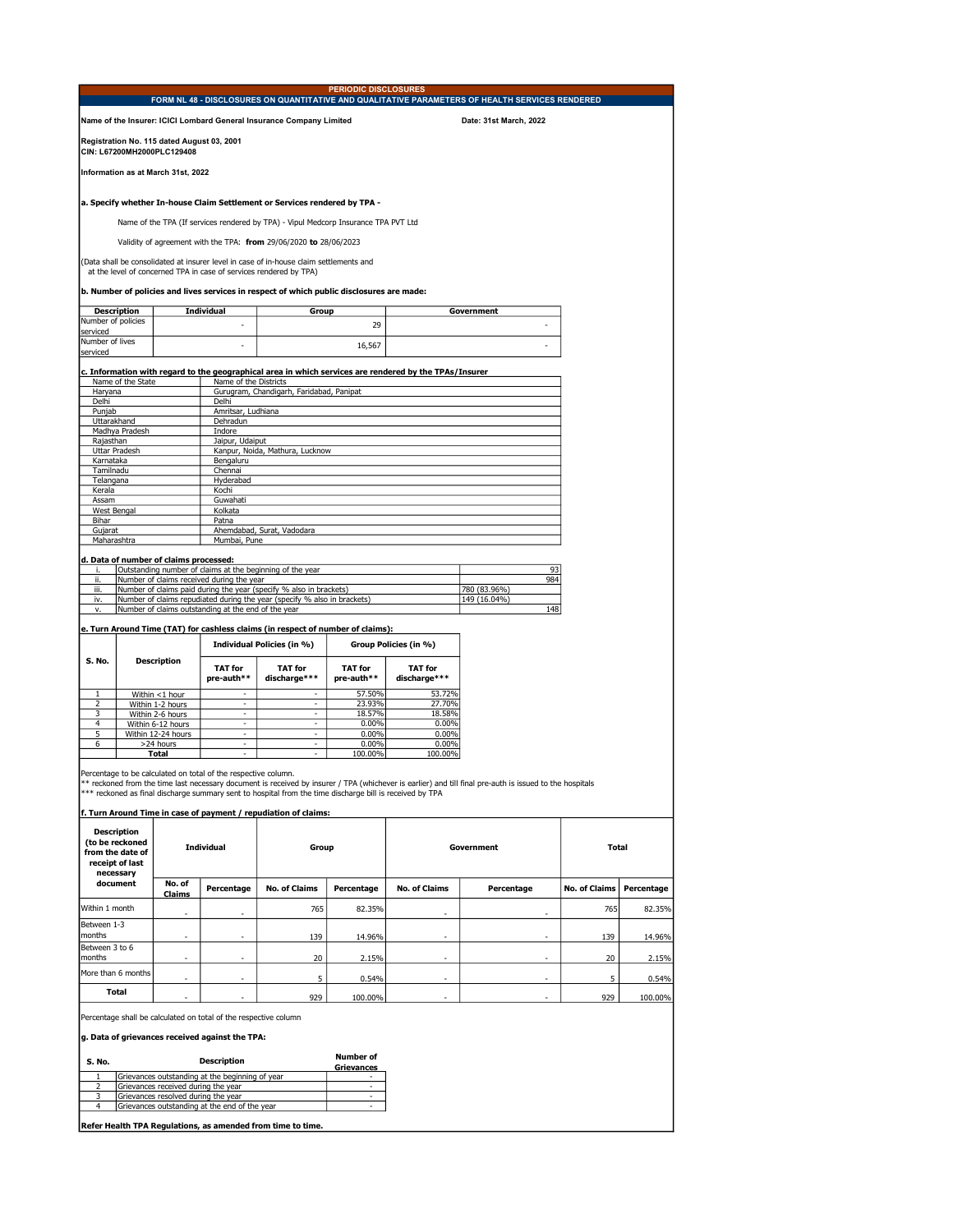|                                                                                      |                                                                    |                                                                                                        | FORM NL 48 - DISCLOSURES ON QUANTITATIVE AND QUALITATIVE PARAMETERS OF HEALTH SERVICES RENDERED |
|--------------------------------------------------------------------------------------|--------------------------------------------------------------------|--------------------------------------------------------------------------------------------------------|-------------------------------------------------------------------------------------------------|
|                                                                                      |                                                                    |                                                                                                        |                                                                                                 |
|                                                                                      |                                                                    | Name of the Insurer: ICICI Lombard General Insurance Company Limited                                   | Date: 31st March, 2022                                                                          |
| Registration No. 115 dated August 03, 2001<br>CIN: L67200MH2000PLC129408             |                                                                    |                                                                                                        |                                                                                                 |
| Information as at March 31st, 2022                                                   |                                                                    |                                                                                                        |                                                                                                 |
|                                                                                      |                                                                    | a. Specify whether In-house Claim Settlement or Services rendered by TPA -                             |                                                                                                 |
|                                                                                      |                                                                    | Name of the TPA (If services rendered by TPA) - Family Health Plan Insurance TPA Ltd                   |                                                                                                 |
|                                                                                      |                                                                    | Validity of agreement with the TPA: from 29/03/2020 to 28/03/2023                                      |                                                                                                 |
|                                                                                      | at the level of concerned TPA in case of services rendered by TPA) | (Data shall be consolidated at insurer level in case of in-house claim settlements and                 |                                                                                                 |
|                                                                                      |                                                                    | b. Number of policies and lives services in respect of which public disclosures are made:              |                                                                                                 |
|                                                                                      | <b>Individual</b>                                                  | Group                                                                                                  | Government                                                                                      |
| <b>Description</b>                                                                   |                                                                    |                                                                                                        |                                                                                                 |
|                                                                                      |                                                                    |                                                                                                        |                                                                                                 |
|                                                                                      | 19.128                                                             | 2,350                                                                                                  |                                                                                                 |
|                                                                                      | 46,042                                                             |                                                                                                        |                                                                                                 |
|                                                                                      |                                                                    | 140,269                                                                                                |                                                                                                 |
|                                                                                      |                                                                    |                                                                                                        |                                                                                                 |
|                                                                                      |                                                                    | c. Information with regard to the geographical area in which services are rendered by the TPAs/Insurer |                                                                                                 |
| Name of the State                                                                    | Name of the Districts                                              |                                                                                                        |                                                                                                 |
| Telangana                                                                            | Hyderabad                                                          |                                                                                                        |                                                                                                 |
| Gujarat                                                                              | Ahmedabad, Vadodara                                                |                                                                                                        |                                                                                                 |
| Karnataka                                                                            | Bangalore                                                          |                                                                                                        |                                                                                                 |
| Madhya Pradesh                                                                       | Bhopal, Indore                                                     |                                                                                                        |                                                                                                 |
| Haryana and Punjab                                                                   | Chandigarh, Gurugram                                               |                                                                                                        |                                                                                                 |
| <b>Tamil Nadu</b>                                                                    |                                                                    | Coimbatore, Coimbatore, Madurai                                                                        |                                                                                                 |
| Rajasthan                                                                            | Jaipur                                                             |                                                                                                        |                                                                                                 |
| Kerala                                                                               | Kochi, Trivandrum                                                  |                                                                                                        |                                                                                                 |
| West Bengal                                                                          | Kolkata                                                            |                                                                                                        |                                                                                                 |
| <b>Uttar Pradesh</b>                                                                 | Lucknow                                                            |                                                                                                        |                                                                                                 |
| Maharashtra                                                                          |                                                                    | Mumbai, Pune, Nagpur, Solapur                                                                          |                                                                                                 |
| Odisha                                                                               | Bhubaneswar                                                        |                                                                                                        |                                                                                                 |
| Andhra Pradesh                                                                       | Krishna, Visakhapatnam                                             |                                                                                                        |                                                                                                 |
| Assam                                                                                | Guwahati                                                           |                                                                                                        |                                                                                                 |
| Goa                                                                                  | Goa                                                                |                                                                                                        |                                                                                                 |
| Nagaland                                                                             | Dimapur                                                            |                                                                                                        |                                                                                                 |
| Number of policies<br>serviced<br>Number of lives<br>serviced<br>Punjab<br>Jharkhand | Mohali<br>Jamshedpur                                               |                                                                                                        |                                                                                                 |

|      | TOutstanding number of claims at the beginning of the year               |                | 1.1/3  |
|------|--------------------------------------------------------------------------|----------------|--------|
| ii.  | Number of claims received during the year                                |                | 10.667 |
| iii. | Number of claims paid during the year (specify % also in brackets)       | 8.187 (73.43%) |        |
| iv.  | Number of claims repudiated during the year (specify % also in brackets) | 2.962 (26.57%) |        |
|      | Number of claims outstanding at the end of the year                      |                | 691    |

## e. Turn Around Time (TAT) for cashless claims (in respect of number of claims):

|        |                    |                              | Individual Policies (in %)     | Group Policies (in %)        |                         |  |
|--------|--------------------|------------------------------|--------------------------------|------------------------------|-------------------------|--|
| S. No. | <b>Description</b> | <b>TAT for</b><br>pre-auth** | <b>TAT for</b><br>discharge*** | <b>TAT for</b><br>pre-auth** | TAT for<br>discharge*** |  |
|        | Within <1 hour     | 60.96%                       | 60.13%                         | 66.73%                       | 59.39%                  |  |
|        | Within 1-2 hours   | 21.99%                       | 30.06%                         | 20.33%                       | 29.25%                  |  |
|        | Within 2-6 hours   | 11.81%                       | 9.28%                          | 8.92%                        | 10.56%                  |  |
|        | Within 6-12 hours  | 0.77%                        | 0.11%                          | 0.79%                        | 0.13%                   |  |
| 5      | Within 12-24 hours | 1.39%                        | 0.21%                          | 0.91%                        | 0.40%                   |  |
| 6      | >24 hours          | 3.09%                        | 0.21%                          | 2.32%                        | 0.27%                   |  |
|        | Total              | 100.00%                      | 100.00%                        | 100.00%                      | 100.00%                 |  |

Percentage to be calculated on total of the respective column.<br>\*\* reckoned from the time last necessary document is received by insurer / TPA (whichever is earlier) and till final pre-auth is issued to the hospitals<br>\*\*\* re

## f. Turn Around Time in case of payment / repudiation of claims:

| <b>Description</b><br>(to be reckoned<br>from the date of<br>receipt of last<br>necessary | <b>Individual</b>       |            | Group                |            | Government           |            | Total                |            |
|-------------------------------------------------------------------------------------------|-------------------------|------------|----------------------|------------|----------------------|------------|----------------------|------------|
| document                                                                                  | No. of<br><b>Claims</b> | Percentage | <b>No. of Claims</b> | Percentage | <b>No. of Claims</b> | Percentage | <b>No. of Claims</b> | Percentage |
| Within 1 month                                                                            | 1,192                   | 86.75%     | 7,475                | 76.47%     | $\Omega$             | 0          | 8,667                | 77.74%     |
| Between 1-3<br>months                                                                     | 110                     | 8.01%      | 1,627                | 16.64%     | $\Omega$             | 0          | 1,737                | 15.58%     |
| Between 3 to 6<br>months                                                                  | 65                      | 4.73%      | 485                  | 4.96%      | $\Omega$             | 0          | 550                  | 4.93%      |
| More than 6 months                                                                        |                         | 0.51%      | 188                  | 1.92%      | $\Omega$             | 0          | 195                  | 1.75%      |
| <b>Total</b>                                                                              | 1.374                   | 100.00%    | 9,775                | 100.00%    | $\Omega$             | 0          | 11,149               | 100.00%    |

Percentage shall be calculated on total of the respective column

g. Data of grievances received against the TPA:

| S. No. | <b>Description</b>                              | <b>Number of</b><br><b>Grievances</b> |
|--------|-------------------------------------------------|---------------------------------------|
|        | Grievances outstanding at the beginning of vear |                                       |
|        | Grievances received during the year             |                                       |
|        | Grievances resolved during the year             | -                                     |
|        | Grievances outstanding at the end of the vear   |                                       |
|        |                                                 |                                       |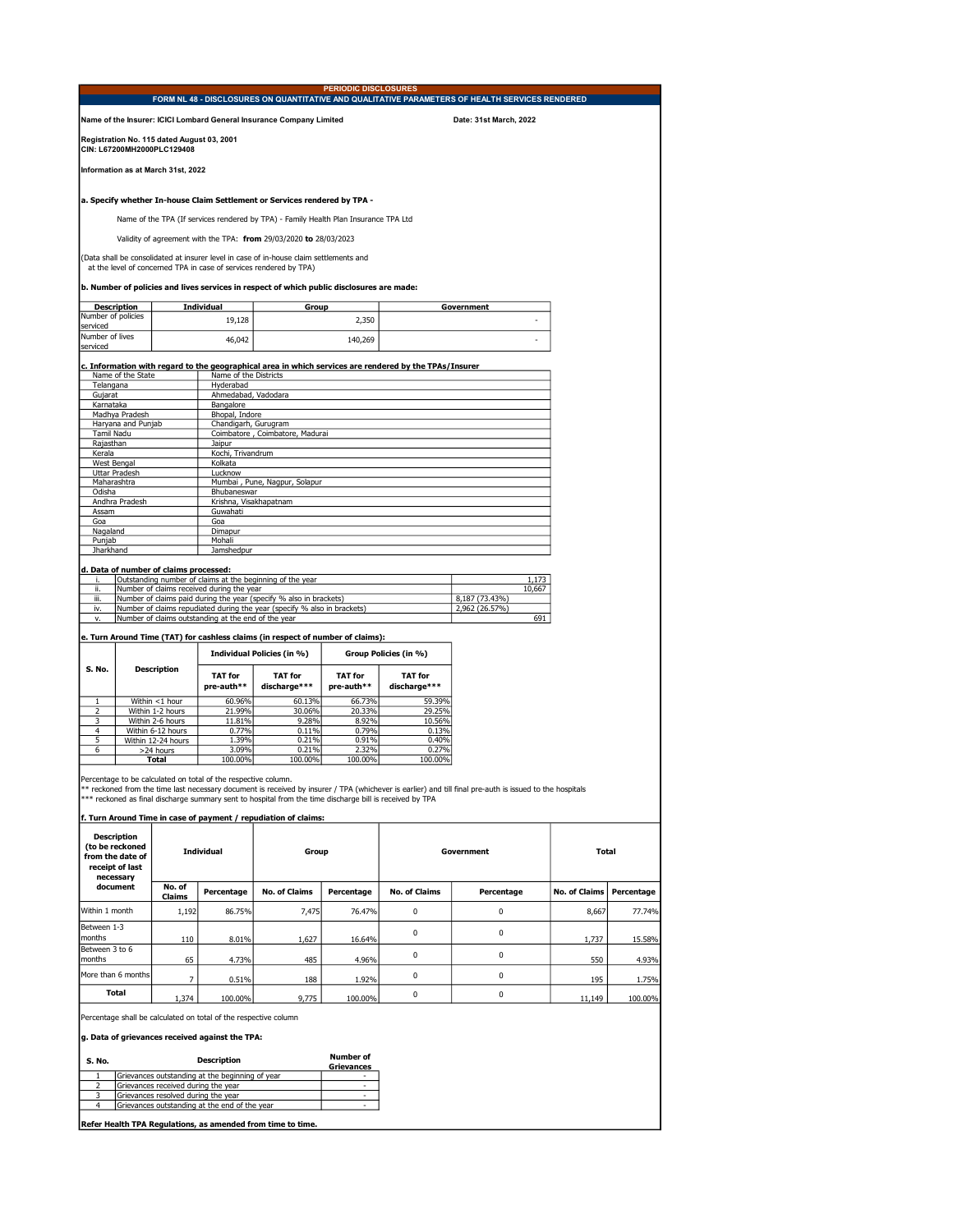|                             |                                                                          |                                                     |                                                                                                                                                                    | <b>PERIODIC DISCLOSURES</b>  |                                                                                                        |                                                                                                 |  |  |
|-----------------------------|--------------------------------------------------------------------------|-----------------------------------------------------|--------------------------------------------------------------------------------------------------------------------------------------------------------------------|------------------------------|--------------------------------------------------------------------------------------------------------|-------------------------------------------------------------------------------------------------|--|--|
|                             |                                                                          |                                                     |                                                                                                                                                                    |                              |                                                                                                        | FORM NL 48 - DISCLOSURES ON QUANTITATIVE AND QUALITATIVE PARAMETERS OF HEALTH SERVICES RENDERED |  |  |
|                             |                                                                          |                                                     | Name of the Insurer: ICICI Lombard General Insurance Company Limited                                                                                               |                              |                                                                                                        | Date: 31st March, 2022                                                                          |  |  |
|                             | Registration No. 115 dated August 03, 2001<br>CIN: L67200MH2000PLC129408 |                                                     |                                                                                                                                                                    |                              |                                                                                                        |                                                                                                 |  |  |
|                             | Information as at March 31st, 2022                                       |                                                     |                                                                                                                                                                    |                              |                                                                                                        |                                                                                                 |  |  |
|                             |                                                                          |                                                     | a. Specify whether In-house Claim Settlement or Services rendered by TPA -                                                                                         |                              |                                                                                                        |                                                                                                 |  |  |
|                             |                                                                          |                                                     | Name of the TPA (If services rendered by TPA) - Health India Insurance TPA Services Pvt. LTD.<br>Validity of agreement with the TPA: from 27/04/2021 to 26/04/2024 |                              |                                                                                                        |                                                                                                 |  |  |
|                             |                                                                          |                                                     | (Data shall be consolidated at insurer level in case of in-house claim settlements and<br>at the level of concerned TPA in case of services rendered by TPA)       |                              |                                                                                                        |                                                                                                 |  |  |
|                             |                                                                          |                                                     | b. Number of policies and lives services in respect of which public disclosures are made:                                                                          |                              |                                                                                                        |                                                                                                 |  |  |
|                             | <b>Description</b>                                                       | <b>Individual</b>                                   | Group                                                                                                                                                              |                              |                                                                                                        | Government                                                                                      |  |  |
| Number of policies          |                                                                          |                                                     |                                                                                                                                                                    | 128                          |                                                                                                        |                                                                                                 |  |  |
| serviced<br>Number of lives |                                                                          |                                                     |                                                                                                                                                                    |                              |                                                                                                        |                                                                                                 |  |  |
| serviced                    |                                                                          | $\overline{a}$                                      |                                                                                                                                                                    | 125,952                      |                                                                                                        |                                                                                                 |  |  |
|                             |                                                                          |                                                     |                                                                                                                                                                    |                              |                                                                                                        |                                                                                                 |  |  |
|                             | Name of the State                                                        | Name of the Districts                               |                                                                                                                                                                    |                              | c. Information with regard to the geographical area in which services are rendered by the TPAs/Insurer |                                                                                                 |  |  |
|                             | Maharashtra                                                              |                                                     |                                                                                                                                                                    |                              |                                                                                                        | Mumbai (Vidyavihar), Mumbai(Narimanpoint), Kolhapur, Nagpur, Pune, Solapur, Nashik, Aurangaba   |  |  |
| Gujarat                     |                                                                          |                                                     | Ahmedabad, Surat, Vadodara, Rajkot                                                                                                                                 |                              |                                                                                                        |                                                                                                 |  |  |
| Karnataka                   |                                                                          | Banglore, Manglore                                  |                                                                                                                                                                    |                              |                                                                                                        |                                                                                                 |  |  |
| <b>Tamil Nadu</b>           |                                                                          |                                                     | Chennai, Cochin, Madurai                                                                                                                                           |                              |                                                                                                        |                                                                                                 |  |  |
| Delhi                       | Andhra Pradesh                                                           | Gurgaon<br>Hyderabad                                |                                                                                                                                                                    |                              |                                                                                                        |                                                                                                 |  |  |
| <b>West Bengal</b>          |                                                                          | Kolkata                                             |                                                                                                                                                                    |                              |                                                                                                        |                                                                                                 |  |  |
|                             | <b>Uttar Pradesh</b>                                                     | Lucknow                                             |                                                                                                                                                                    |                              |                                                                                                        |                                                                                                 |  |  |
| Rajasthan                   |                                                                          | Jaipur                                              |                                                                                                                                                                    |                              |                                                                                                        |                                                                                                 |  |  |
| Bihar                       |                                                                          | Patna                                               |                                                                                                                                                                    |                              |                                                                                                        |                                                                                                 |  |  |
|                             | Madhya Pradesh                                                           | Bhopal, Indore                                      |                                                                                                                                                                    |                              |                                                                                                        |                                                                                                 |  |  |
| Chhattisgarh                |                                                                          | Raipur                                              |                                                                                                                                                                    |                              |                                                                                                        |                                                                                                 |  |  |
| Odisha                      |                                                                          | Rourkela                                            |                                                                                                                                                                    |                              |                                                                                                        |                                                                                                 |  |  |
| Punjab                      |                                                                          | Chandigarh                                          |                                                                                                                                                                    |                              |                                                                                                        |                                                                                                 |  |  |
|                             | d. Data of number of claims processed:                                   |                                                     |                                                                                                                                                                    |                              |                                                                                                        |                                                                                                 |  |  |
| i.                          |                                                                          |                                                     | Outstanding number of claims at the beginning of the year                                                                                                          |                              |                                                                                                        | 266                                                                                             |  |  |
| ii.                         |                                                                          | Number of claims received during the year           |                                                                                                                                                                    |                              |                                                                                                        | 5,007                                                                                           |  |  |
| iii.                        |                                                                          |                                                     | Number of claims paid during the year (specify % also in brackets)                                                                                                 |                              |                                                                                                        | 3,827 (77.17%)                                                                                  |  |  |
| iv.                         |                                                                          |                                                     | Number of claims repudiated during the year (specify % also in brackets)                                                                                           |                              |                                                                                                        | 1,132 (22.83%)                                                                                  |  |  |
| ٧.                          |                                                                          | Number of claims outstanding at the end of the year |                                                                                                                                                                    |                              |                                                                                                        | 314                                                                                             |  |  |
|                             |                                                                          |                                                     | e. Turn Around Time (TAT) for cashless claims (in respect of number of claims):                                                                                    |                              |                                                                                                        |                                                                                                 |  |  |
|                             |                                                                          |                                                     | Individual Policies (in %)                                                                                                                                         |                              | Group Policies (in %)                                                                                  |                                                                                                 |  |  |
| S. No.                      | <b>Description</b>                                                       |                                                     |                                                                                                                                                                    |                              |                                                                                                        |                                                                                                 |  |  |
|                             |                                                                          | <b>TAT</b> for<br>pre-auth**                        | <b>TAT for</b><br>discharge***                                                                                                                                     | <b>TAT for</b><br>pre-auth** | <b>TAT</b> for<br>discharge***                                                                         |                                                                                                 |  |  |
|                             |                                                                          |                                                     |                                                                                                                                                                    |                              |                                                                                                        |                                                                                                 |  |  |
| $\mathbf{1}$                | Within <1 hour                                                           | $\blacksquare$                                      | $\sim$                                                                                                                                                             | 80.26%                       | 56.12%                                                                                                 |                                                                                                 |  |  |
| $\overline{2}$<br>3         | Within 1-2 hours<br>Within 2-6 hours                                     |                                                     |                                                                                                                                                                    | 15.49%<br>3.02%              | 27.56%<br>11.01%                                                                                       |                                                                                                 |  |  |
| 4                           | Within 6-12 hours                                                        | ÷,                                                  | $\blacksquare$                                                                                                                                                     | 1.23%                        | 5.31%                                                                                                  |                                                                                                 |  |  |
| 5                           | Within 12-24 hours                                                       | $\blacksquare$                                      | $\equiv$                                                                                                                                                           | $0.00\%$                     | 0.00%                                                                                                  |                                                                                                 |  |  |
| 6                           | >24 hours                                                                | ÷,                                                  | ÷.                                                                                                                                                                 | 0.00%                        | 0.00%                                                                                                  |                                                                                                 |  |  |
|                             | Total                                                                    |                                                     |                                                                                                                                                                    | 100.00%                      | 100.00%                                                                                                |                                                                                                 |  |  |

Percentage to be calculated on total of the respective column.<br>\*\* reckoned from the time last necessary document is received by insurer / TPA (whichever is earlier) and till final pre-auth is issued to the hospitals<br>\*\*\* re

| f. Turn Around Time in case of payment / repudiation of claims:                           |                          |                          |                      |            |                      |                          |                      |            |
|-------------------------------------------------------------------------------------------|--------------------------|--------------------------|----------------------|------------|----------------------|--------------------------|----------------------|------------|
| <b>Description</b><br>(to be reckoned<br>from the date of<br>receipt of last<br>necessary | <b>Individual</b>        |                          | Group                |            |                      | Government               | <b>Total</b>         |            |
| document                                                                                  | No. of<br>Claims         | Percentage               | <b>No. of Claims</b> | Percentage | <b>No. of Claims</b> | Percentage               | <b>No. of Claims</b> | Percentage |
| Within 1 month                                                                            | $\overline{\phantom{0}}$ | $\overline{\phantom{a}}$ | 3,965                | 79.96%     | -                    |                          | 3,965                | 79.96%     |
| Between 1-3<br>months                                                                     | $\overline{\phantom{0}}$ | $\overline{\phantom{a}}$ | 807                  | 16.27%     | ٠                    | ٠                        | 807                  | 16.27%     |
| Between 3 to 6<br>months                                                                  | $\overline{\phantom{0}}$ | ٠                        | 159                  | 3.21%      | ٠                    |                          | 159                  | 3.21%      |
| More than 6 months                                                                        | ٠                        | $\overline{\phantom{a}}$ | 28                   | 0.56%      | ۰                    | $\overline{\phantom{0}}$ | 28                   | 0.56%      |
| <b>Total</b>                                                                              |                          | $\overline{\phantom{a}}$ | 4,959                | 100.00%    | ٠                    |                          | 4,959                | 100.00%    |

Percentage shall be calculated on total of the respective column

g. Data of grievances received against the TPA:

| S. No. | <b>Description</b>                              | <b>Number of</b><br><b>Grievances</b> |
|--------|-------------------------------------------------|---------------------------------------|
|        | Grievances outstanding at the beginning of year |                                       |
|        | Grievances received during the vear             |                                       |
|        | Grievances resolved during the vear             |                                       |
|        | Grievances outstanding at the end of the year   |                                       |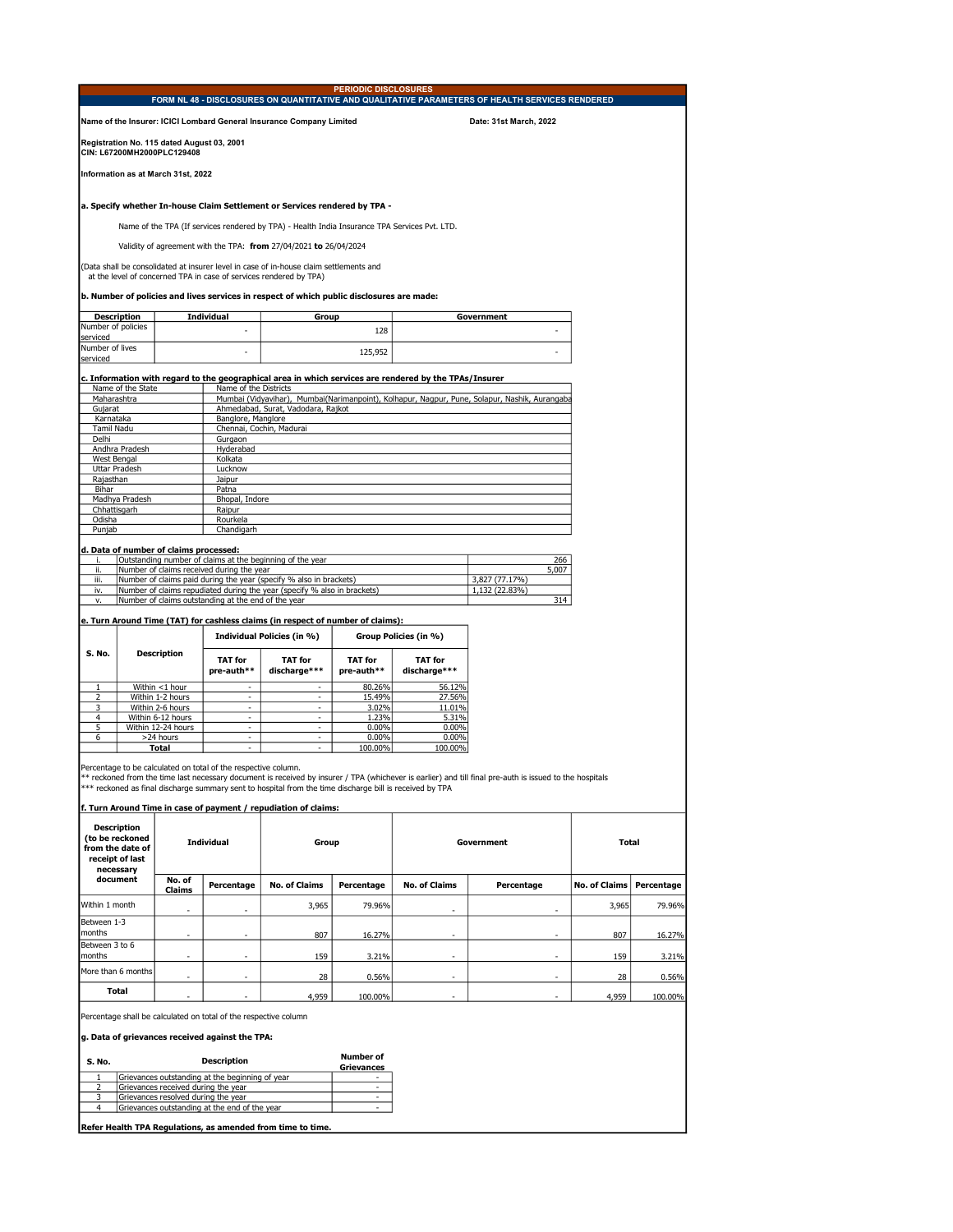|                                                   |                                                                                                     | <b>PERIODIC DISCLOSURES</b>                                                                                                                                                         |                                                                                                 |
|---------------------------------------------------|-----------------------------------------------------------------------------------------------------|-------------------------------------------------------------------------------------------------------------------------------------------------------------------------------------|-------------------------------------------------------------------------------------------------|
|                                                   |                                                                                                     |                                                                                                                                                                                     | FORM NL 48 - DISCLOSURES ON QUANTITATIVE AND QUALITATIVE PARAMETERS OF HEALTH SERVICES RENDERED |
|                                                   | Name of the Insurer: ICICI Lombard General Insurance Company Limited                                |                                                                                                                                                                                     | Date: 31st March, 2022                                                                          |
| CIN: L67200MH2000PLC129408                        | Registration No. 115 dated August 03, 2001                                                          |                                                                                                                                                                                     |                                                                                                 |
| Information as at March 31st, 2022                |                                                                                                     |                                                                                                                                                                                     |                                                                                                 |
|                                                   |                                                                                                     | a. Specify whether In-house Claim Settlement or Services rendered by TPA -                                                                                                          |                                                                                                 |
|                                                   |                                                                                                     | Name of the TPA (If services rendered by TPA) - Raksha Health Insurance TPA PVT LTD                                                                                                 |                                                                                                 |
|                                                   | Validity of agreement with the TPA: from 31/05/2021 to 30/05/2024                                   |                                                                                                                                                                                     |                                                                                                 |
|                                                   | at the level of concerned TPA in case of services rendered by TPA)                                  | (Data shall be consolidated at insurer level in case of in-house claim settlements and<br>b. Number of policies and lives services in respect of which public disclosures are made: |                                                                                                 |
| <b>Description</b>                                | <b>Individual</b>                                                                                   | Group                                                                                                                                                                               | Government                                                                                      |
| Number of policies                                |                                                                                                     |                                                                                                                                                                                     |                                                                                                 |
| serviced                                          |                                                                                                     | 32                                                                                                                                                                                  |                                                                                                 |
| Number of lives                                   | ۵                                                                                                   |                                                                                                                                                                                     |                                                                                                 |
| serviced                                          |                                                                                                     | 101,352                                                                                                                                                                             |                                                                                                 |
| Name of the State<br><b>Tamil Nadu</b><br>Haryana | Name of the Districts<br>Chennai, Coimbatore<br>Faridabad                                           |                                                                                                                                                                                     |                                                                                                 |
| <b>New Delhi</b>                                  | Delhi                                                                                               |                                                                                                                                                                                     |                                                                                                 |
| Madhya Pradesh                                    | Indore, Bhopal                                                                                      |                                                                                                                                                                                     |                                                                                                 |
| Chhattisgarh                                      | Raipur                                                                                              |                                                                                                                                                                                     |                                                                                                 |
| <b>West Bengal</b>                                | Kolkata                                                                                             |                                                                                                                                                                                     |                                                                                                 |
| Assam                                             | Guwahati                                                                                            |                                                                                                                                                                                     |                                                                                                 |
| Bihar<br>Odisha                                   | Patna                                                                                               |                                                                                                                                                                                     |                                                                                                 |
| Rajasthan                                         | Bhubneshwar                                                                                         |                                                                                                                                                                                     |                                                                                                 |
| Punjab                                            | Jaipur, Jodhpur<br>Chandigarh, Ludhiana                                                             |                                                                                                                                                                                     |                                                                                                 |
| Maharastra                                        | Mumbai, Pune                                                                                        |                                                                                                                                                                                     |                                                                                                 |
| Karnataka                                         | Mangalore, Bengaluru, Hubli                                                                         |                                                                                                                                                                                     |                                                                                                 |
| <b>Uttar Pradesh</b>                              | Lucknow                                                                                             |                                                                                                                                                                                     |                                                                                                 |
| Kerala                                            | Kozhikode, Cochin                                                                                   |                                                                                                                                                                                     |                                                                                                 |
| Andhra Pradesh                                    | Vishakapatnam, Vijayawada                                                                           |                                                                                                                                                                                     |                                                                                                 |
| Gujarat                                           | Surat, Ahmedabad, Vadodara                                                                          |                                                                                                                                                                                     |                                                                                                 |
| <b>Jharkhand</b>                                  | Ranchi                                                                                              |                                                                                                                                                                                     |                                                                                                 |
|                                                   |                                                                                                     |                                                                                                                                                                                     |                                                                                                 |
| i.                                                | d. Data of number of claims processed:<br>Outstanding number of claims at the beginning of the year |                                                                                                                                                                                     | 42                                                                                              |
| ii.                                               | Number of claims received during the year                                                           |                                                                                                                                                                                     | 1.252                                                                                           |
| iii.                                              | Number of claims paid during the year (specify % also in brackets)                                  |                                                                                                                                                                                     | 1,083 (90.25%)                                                                                  |
| iv.                                               |                                                                                                     | Number of claims repudiated during the year (specify % also in brackets)                                                                                                            | 117 (9.75%)                                                                                     |
| v.                                                | Number of claims outstanding at the end of the year                                                 |                                                                                                                                                                                     | 94                                                                                              |
|                                                   |                                                                                                     |                                                                                                                                                                                     |                                                                                                 |
|                                                   |                                                                                                     | e. Turn Around Time (TAT) for cashless claims (in respect of number of claims):                                                                                                     |                                                                                                 |

|        |                    |                              | Individual Policies (in %)     |                              | Group Policies (in %)          |
|--------|--------------------|------------------------------|--------------------------------|------------------------------|--------------------------------|
| S. No. | <b>Description</b> | <b>TAT for</b><br>pre-auth** | <b>TAT for</b><br>discharge*** | <b>TAT for</b><br>pre-auth** | <b>TAT for</b><br>discharge*** |
|        | Within <1 hour     | ۰                            | ۰                              | 69.30%                       | 61.85%                         |
| ͻ      | Within 1-2 hours   | -                            | ۰                              | 9.58%                        | 14.81%                         |
|        | Within 2-6 hours   | ۰                            | ۰                              | 11.83%                       | 14.81%                         |
|        | Within 6-12 hours  | ۰                            | ۰                              | 3.10%                        | 2.96%                          |
| 5      | Within 12-24 hours | -                            | ۰                              | 6.20%                        | 5.56%                          |
| 6      | >24 hours          | ۰                            | ۰                              | 0.00%                        | 0.00%                          |
|        | Total              | ۰                            | ۰                              | 100.00%                      | 100.00%                        |

Percentage to be calculated on total of the respective column.<br>\*\* reckoned from the time last necessary document is received by insurer / TPA (whichever is earlier) and till final pre-auth is issued to the hospitals<br>\*\*\* re

| f. Turn Around Time in case of payment / repudiation of claims:                           |                   |                          |                      |            |                      |                          |                      |            |
|-------------------------------------------------------------------------------------------|-------------------|--------------------------|----------------------|------------|----------------------|--------------------------|----------------------|------------|
| <b>Description</b><br>(to be reckoned<br>from the date of<br>receipt of last<br>necessary | <b>Individual</b> |                          | Group                |            |                      | Government               | Total                |            |
| document                                                                                  | No. of<br>Claims  | Percentage               | <b>No. of Claims</b> | Percentage | <b>No. of Claims</b> | Percentage               | <b>No. of Claims</b> | Percentage |
| Within 1 month                                                                            | ٠                 | $\overline{\phantom{a}}$ | 1,001                | 83.42%     | ۰                    | ۰                        | 1,001                | 83.42%     |
| Between 1-3<br>months                                                                     | ٠                 | $\overline{\phantom{a}}$ | 157                  | 13.08%     | ۰.                   | $\overline{\phantom{a}}$ | 157                  | 13.08%     |
| Between 3 to 6<br>months                                                                  | ٠                 | $\overline{\phantom{a}}$ | 30                   | 2.50%      | ۰                    | $\overline{\phantom{a}}$ | 30                   | 2.50%      |
| More than 6 months                                                                        | ٠                 | $\overline{\phantom{a}}$ | 12                   | 1.00%      | ۰                    | $\overline{\phantom{a}}$ | 12                   | 1.00%      |
| <b>Total</b>                                                                              | ٠                 | $\overline{\phantom{a}}$ | 1,200                | 100.00%    | ۰                    | $\overline{\phantom{a}}$ | 1,200                | 100.00%    |

Percentage shall be calculated on total of the respective column

g. Data of grievances received against the TPA:

| S. No. | <b>Description</b>                              | <b>Number of</b><br><b>Grievances</b> |
|--------|-------------------------------------------------|---------------------------------------|
|        | Grievances outstanding at the beginning of year |                                       |
|        | Grievances received during the year             |                                       |
|        | Grievances resolved during the year             |                                       |
|        | Grievances outstanding at the end of the year   |                                       |
|        |                                                 |                                       |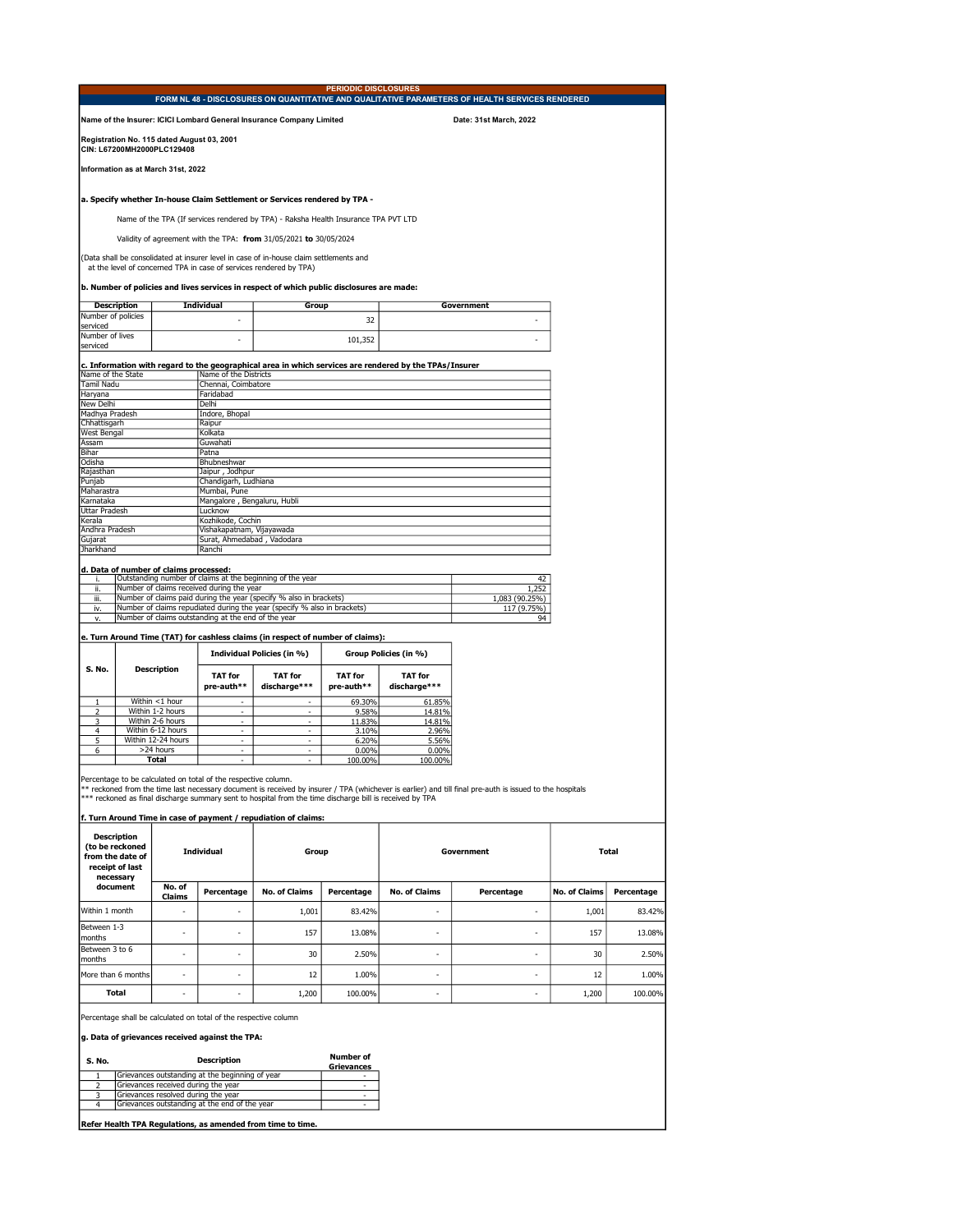|                             |                                    |                                                                          |                                                                  |                                                                                                                                                                             |                                |                                                                                                        | FORM NL 48 - DISCLOSURES ON QUANTITATIVE AND QUALITATIVE PARAMETERS OF HEALTH SERVICES RENDERED                                                          |                      |            |
|-----------------------------|------------------------------------|--------------------------------------------------------------------------|------------------------------------------------------------------|-----------------------------------------------------------------------------------------------------------------------------------------------------------------------------|--------------------------------|--------------------------------------------------------------------------------------------------------|----------------------------------------------------------------------------------------------------------------------------------------------------------|----------------------|------------|
|                             |                                    |                                                                          |                                                                  | Name of the Insurer: ICICI Lombard General Insurance Company Limited                                                                                                        |                                |                                                                                                        | Date: 31st March, 2022                                                                                                                                   |                      |            |
|                             |                                    | Registration No. 115 dated August 03, 2001<br>CIN: L67200MH2000PLC129408 |                                                                  |                                                                                                                                                                             |                                |                                                                                                        |                                                                                                                                                          |                      |            |
|                             |                                    | Information as at March 31st, 2022                                       |                                                                  |                                                                                                                                                                             |                                |                                                                                                        |                                                                                                                                                          |                      |            |
|                             |                                    |                                                                          |                                                                  | a. Specify whether In-house Claim Settlement or Services rendered by TPA -                                                                                                  |                                |                                                                                                        |                                                                                                                                                          |                      |            |
|                             |                                    |                                                                          |                                                                  | Name of the TPA (If services rendered by TPA) -Ericson Insurance TPA Pvt Ltd                                                                                                |                                |                                                                                                        |                                                                                                                                                          |                      |            |
|                             |                                    |                                                                          |                                                                  | Validity of agreement with the TPA: from $12/04/2021$ to $11/04/2024$                                                                                                       |                                |                                                                                                        |                                                                                                                                                          |                      |            |
|                             |                                    |                                                                          |                                                                  |                                                                                                                                                                             |                                |                                                                                                        |                                                                                                                                                          |                      |            |
|                             |                                    |                                                                          |                                                                  | (Data shall be consolidated at insurer level in case of in-house claim settlements and<br>at the level of concerned TPA in case of services rendered by TPA)                |                                |                                                                                                        |                                                                                                                                                          |                      |            |
|                             |                                    |                                                                          |                                                                  | b. Number of policies and lives services in respect of which public disclosures are made:                                                                                   |                                |                                                                                                        |                                                                                                                                                          |                      |            |
| Number of policies          | <b>Description</b>                 |                                                                          | <b>Individual</b>                                                | Group                                                                                                                                                                       |                                |                                                                                                        | Government                                                                                                                                               |                      |            |
| serviced                    |                                    |                                                                          |                                                                  |                                                                                                                                                                             | 15                             |                                                                                                        |                                                                                                                                                          |                      |            |
| Number of lives<br>serviced |                                    |                                                                          |                                                                  |                                                                                                                                                                             | 13,827                         |                                                                                                        |                                                                                                                                                          |                      |            |
|                             |                                    |                                                                          |                                                                  |                                                                                                                                                                             |                                | c. Information with regard to the geographical area in which services are rendered by the TPAs/Insurer |                                                                                                                                                          |                      |            |
|                             | Name of the State                  |                                                                          | Name of the Districts<br>Mumbai, Pune, Nagapur                   |                                                                                                                                                                             |                                |                                                                                                        |                                                                                                                                                          |                      |            |
| Maharashtra<br>Gujarat      |                                    |                                                                          | Ahmedabad, Surat                                                 |                                                                                                                                                                             |                                |                                                                                                        |                                                                                                                                                          |                      |            |
| Punjab                      |                                    |                                                                          | Tehsil Zirakpur                                                  |                                                                                                                                                                             |                                |                                                                                                        |                                                                                                                                                          |                      |            |
|                             |                                    | d. Data of number of claims processed:                                   |                                                                  |                                                                                                                                                                             |                                |                                                                                                        |                                                                                                                                                          |                      |            |
| i.                          |                                    |                                                                          |                                                                  | Outstanding number of claims at the beginning of the year                                                                                                                   |                                |                                                                                                        | 25                                                                                                                                                       |                      |            |
| ii.<br>iii.                 |                                    |                                                                          | Number of claims received during the year                        | Number of claims paid during the year (specify % also in brackets)                                                                                                          |                                |                                                                                                        | 793<br>782 (96.78%)                                                                                                                                      |                      |            |
| iv.                         |                                    |                                                                          |                                                                  | Number of claims repudiated during the year (specify % also in brackets)                                                                                                    |                                |                                                                                                        | 26 (3.22%)                                                                                                                                               |                      |            |
| ٧.                          |                                    |                                                                          | Number of claims outstanding at the end of the year              |                                                                                                                                                                             |                                |                                                                                                        | 10                                                                                                                                                       |                      |            |
|                             |                                    |                                                                          |                                                                  | e. Turn Around Time (TAT) for cashless claims (in respect of number of claims):                                                                                             |                                |                                                                                                        |                                                                                                                                                          |                      |            |
|                             |                                    |                                                                          |                                                                  | Individual Policies (in %)                                                                                                                                                  |                                | Group Policies (in %)                                                                                  |                                                                                                                                                          |                      |            |
| S. No.                      |                                    | <b>Description</b>                                                       |                                                                  |                                                                                                                                                                             |                                |                                                                                                        |                                                                                                                                                          |                      |            |
|                             |                                    |                                                                          | <b>TAT for</b><br>pre-auth**                                     | <b>TAT for</b><br>discharge***                                                                                                                                              | <b>TAT for</b><br>pre-auth**   | <b>TAT for</b><br>discharge***                                                                         |                                                                                                                                                          |                      |            |
| 1                           |                                    | Within <1 hour                                                           | ×.                                                               |                                                                                                                                                                             | 100.00%                        | 84.06%                                                                                                 |                                                                                                                                                          |                      |            |
| $\overline{2}$<br>3         |                                    | Within 1-2 hours<br>Within 2-6 hours                                     | $\overline{\phantom{a}}$<br>$\sim$                               | $\overline{\phantom{a}}$<br>÷.                                                                                                                                              | $0.00\%$<br>0.00%              | 15.94%<br>0.00%                                                                                        |                                                                                                                                                          |                      |            |
| 4                           |                                    | Within 6-12 hours                                                        | $\sim$                                                           | $\overline{\phantom{a}}$                                                                                                                                                    | 0.00%                          | 0.00%                                                                                                  |                                                                                                                                                          |                      |            |
| 5                           |                                    | Within 12-24 hours                                                       | $\mathcal{L}$                                                    | ×.                                                                                                                                                                          | 0.00%                          | 0.00%                                                                                                  |                                                                                                                                                          |                      |            |
| 6                           |                                    | >24 hours<br>Total                                                       | $\sim$<br>÷                                                      | $\overline{\phantom{a}}$<br>×.                                                                                                                                              | 0.00%<br>100%                  | 0.00%<br>100%                                                                                          |                                                                                                                                                          |                      |            |
|                             |                                    |                                                                          | Percentage to be calculated on total of the respective column.   | *** reckoned as final discharge summary sent to hospital from the time discharge bill is received by TPA<br>f. Turn Around Time in case of payment / repudiation of claims: |                                |                                                                                                        | ** reckoned from the time last necessary document is received by insurer / TPA (whichever is earlier) and till final pre-auth is issued to the hospitals |                      |            |
|                             | Description                        |                                                                          |                                                                  |                                                                                                                                                                             |                                |                                                                                                        |                                                                                                                                                          |                      |            |
| from the date of            | (to be reckoned<br>receipt of last |                                                                          | <b>Individual</b>                                                | Group                                                                                                                                                                       |                                |                                                                                                        | Government                                                                                                                                               | Total                |            |
|                             | necessary<br>document              | No. of                                                                   | Percentage                                                       | <b>No. of Claims</b>                                                                                                                                                        | Percentage                     | <b>No. of Claims</b>                                                                                   | Percentage                                                                                                                                               | <b>No. of Claims</b> | Percentage |
| Within 1 month              |                                    | Claims                                                                   |                                                                  | 746                                                                                                                                                                         | 92.33%                         |                                                                                                        |                                                                                                                                                          | 746                  | 92.33%     |
| Between 1-3                 |                                    | ٠                                                                        |                                                                  |                                                                                                                                                                             |                                | ٠                                                                                                      |                                                                                                                                                          |                      |            |
| months<br>Between 3 to 6    |                                    |                                                                          |                                                                  | 33                                                                                                                                                                          | 4.08%                          |                                                                                                        |                                                                                                                                                          | 33                   | 4.08%      |
| months<br>More than 6       |                                    | $\overline{\phantom{m}}$                                                 | $\frac{1}{2}$                                                    | 19                                                                                                                                                                          | 2.35%                          | ٠                                                                                                      | $\overline{\phantom{a}}$                                                                                                                                 | 19                   | 2.35%      |
| months                      | Total                              | ٠                                                                        | ٠                                                                | 10                                                                                                                                                                          | 1.24%                          | ٠                                                                                                      | ٠                                                                                                                                                        | 10                   | 1.24%      |
|                             |                                    |                                                                          |                                                                  | 808                                                                                                                                                                         | 100.00%                        | $\sim$                                                                                                 |                                                                                                                                                          | 808                  | 100.00%    |
|                             |                                    |                                                                          | Percentage shall be calculated on total of the respective column |                                                                                                                                                                             |                                |                                                                                                        |                                                                                                                                                          |                      |            |
|                             |                                    |                                                                          | g. Data of grievances received against the TPA:                  |                                                                                                                                                                             |                                |                                                                                                        |                                                                                                                                                          |                      |            |
| S. No.                      |                                    |                                                                          | <b>Description</b>                                               |                                                                                                                                                                             | <b>Number of</b>               |                                                                                                        |                                                                                                                                                          |                      |            |
| 1                           |                                    |                                                                          | Grievances outstanding at the beginning of year                  |                                                                                                                                                                             | <b>Grievances</b><br>۰         |                                                                                                        |                                                                                                                                                          |                      |            |
| 2                           |                                    | Grievances received during the year                                      |                                                                  |                                                                                                                                                                             | ×.                             |                                                                                                        |                                                                                                                                                          |                      |            |
| 3<br>4                      |                                    | Grievances resolved during the year                                      | Grievances outstanding at the end of the year                    |                                                                                                                                                                             | $\overline{\phantom{a}}$<br>×. |                                                                                                        |                                                                                                                                                          |                      |            |
|                             |                                    |                                                                          |                                                                  |                                                                                                                                                                             |                                |                                                                                                        |                                                                                                                                                          |                      |            |
|                             |                                    |                                                                          |                                                                  | Refer Health TPA Regulations, as amended from time to time.                                                                                                                 |                                |                                                                                                        |                                                                                                                                                          |                      |            |
|                             |                                    |                                                                          |                                                                  |                                                                                                                                                                             |                                |                                                                                                        |                                                                                                                                                          |                      |            |

PERIODIC DISCLOSURES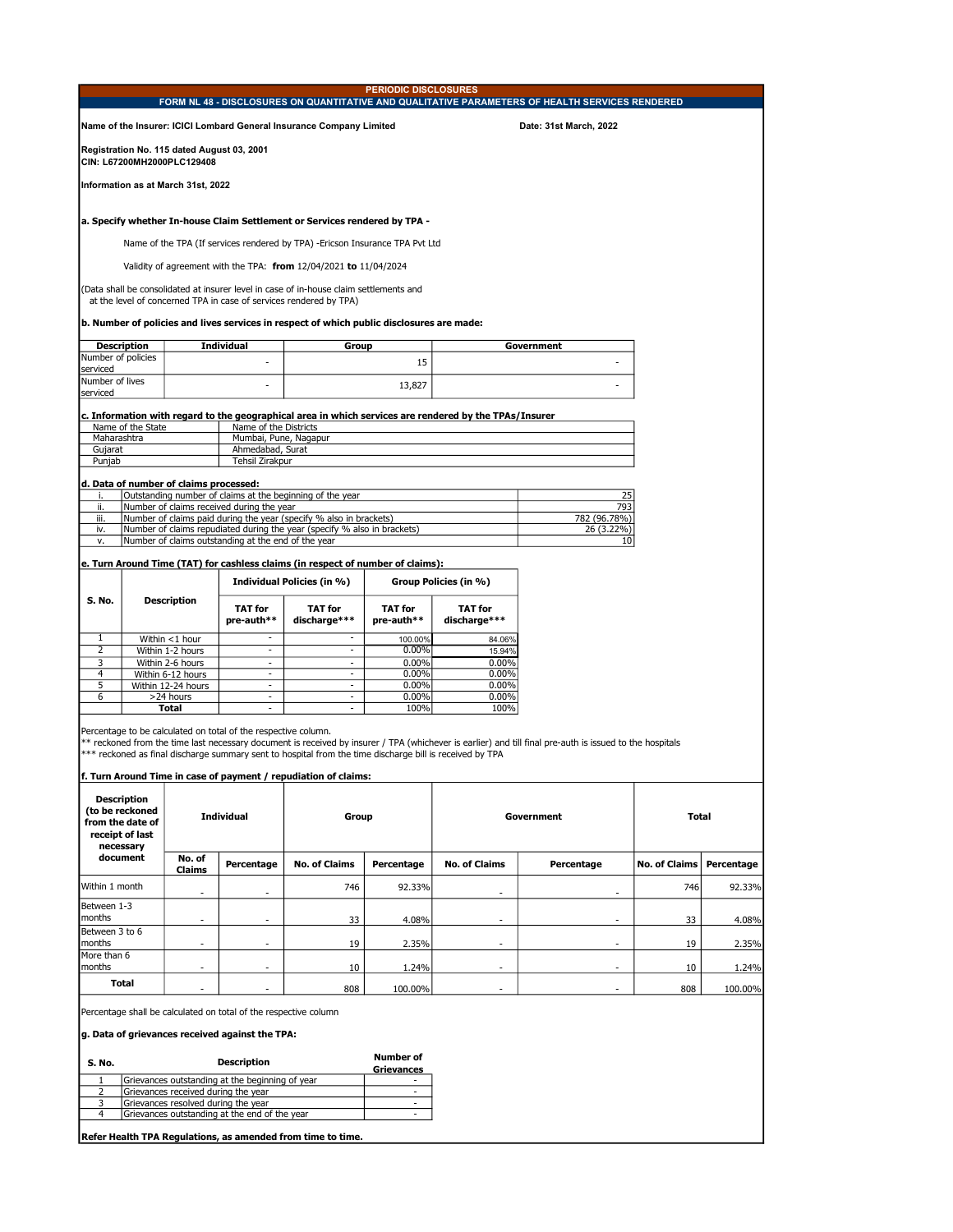|                                |                                                                                           |                                                                          |                                                                                                                     |                                                                                                                                                                                    | <b>PERIODIC DISCLOSURES</b> |                                                                                                        | FORM NL 48 - DISCLOSURES ON QUANTITATIVE AND QUALITATIVE PARAMETERS OF HEALTH SERVICES RENDERED                                                          |                      |            |
|--------------------------------|-------------------------------------------------------------------------------------------|--------------------------------------------------------------------------|---------------------------------------------------------------------------------------------------------------------|------------------------------------------------------------------------------------------------------------------------------------------------------------------------------------|-----------------------------|--------------------------------------------------------------------------------------------------------|----------------------------------------------------------------------------------------------------------------------------------------------------------|----------------------|------------|
|                                |                                                                                           |                                                                          |                                                                                                                     | Name of the Insurer: ICICI Lombard General Insurance Company Limited                                                                                                               |                             |                                                                                                        | Date: 31st March, 2022                                                                                                                                   |                      |            |
|                                |                                                                                           | Registration No. 115 dated August 03, 2001<br>CIN: L67200MH2000PLC129408 |                                                                                                                     |                                                                                                                                                                                    |                             |                                                                                                        |                                                                                                                                                          |                      |            |
|                                |                                                                                           | Information as at March 31st, 2022                                       |                                                                                                                     |                                                                                                                                                                                    |                             |                                                                                                        |                                                                                                                                                          |                      |            |
|                                |                                                                                           |                                                                          |                                                                                                                     | a. Specify whether In-house Claim Settlement or Services rendered by TPA -                                                                                                         |                             |                                                                                                        |                                                                                                                                                          |                      |            |
|                                |                                                                                           |                                                                          |                                                                                                                     | Name of the TPA (If services rendered by TPA) - Good Health Insurance TPA Limited                                                                                                  |                             |                                                                                                        |                                                                                                                                                          |                      |            |
|                                |                                                                                           |                                                                          |                                                                                                                     | Validity of agreement with the TPA: from 09/06/2021 to 08/06/2023                                                                                                                  |                             |                                                                                                        |                                                                                                                                                          |                      |            |
|                                |                                                                                           |                                                                          |                                                                                                                     | (Data shall be consolidated at insurer level in case of in-house claim settlements and                                                                                             |                             |                                                                                                        |                                                                                                                                                          |                      |            |
|                                |                                                                                           |                                                                          |                                                                                                                     | at the level of concerned TPA in case of services rendered by TPA)                                                                                                                 |                             |                                                                                                        |                                                                                                                                                          |                      |            |
|                                |                                                                                           |                                                                          |                                                                                                                     | b. Number of policies and lives services in respect of which public disclosures are made:                                                                                          |                             |                                                                                                        |                                                                                                                                                          |                      |            |
|                                | <b>Description</b>                                                                        |                                                                          | Individual                                                                                                          | Group                                                                                                                                                                              |                             |                                                                                                        | Government                                                                                                                                               |                      |            |
| Number of policies<br>serviced |                                                                                           |                                                                          |                                                                                                                     |                                                                                                                                                                                    | 13                          |                                                                                                        |                                                                                                                                                          |                      |            |
| Number of lives<br>serviced    |                                                                                           |                                                                          |                                                                                                                     |                                                                                                                                                                                    | 6,669                       |                                                                                                        |                                                                                                                                                          |                      |            |
|                                |                                                                                           |                                                                          |                                                                                                                     |                                                                                                                                                                                    |                             | c. Information with regard to the geographical area in which services are rendered by the TPAs/Insurer |                                                                                                                                                          |                      |            |
|                                | Name of the State                                                                         |                                                                          | Name of the Districts                                                                                               |                                                                                                                                                                                    |                             |                                                                                                        |                                                                                                                                                          |                      |            |
| Telangana<br>Karnataka         |                                                                                           |                                                                          | Hyderabad<br>Bengaluru                                                                                              |                                                                                                                                                                                    |                             |                                                                                                        |                                                                                                                                                          |                      |            |
| Tamilnadu                      |                                                                                           |                                                                          | Chennai                                                                                                             |                                                                                                                                                                                    |                             |                                                                                                        |                                                                                                                                                          |                      |            |
| Delhi<br>Maharashtra           |                                                                                           |                                                                          | New Delhi<br>Pune                                                                                                   |                                                                                                                                                                                    |                             |                                                                                                        |                                                                                                                                                          |                      |            |
|                                | Andhra Pradesh                                                                            |                                                                          | Visakhapatnam                                                                                                       |                                                                                                                                                                                    |                             |                                                                                                        |                                                                                                                                                          |                      |            |
|                                |                                                                                           |                                                                          |                                                                                                                     |                                                                                                                                                                                    |                             |                                                                                                        |                                                                                                                                                          |                      |            |
|                                |                                                                                           | d. Data of number of claims processed:                                   |                                                                                                                     | Outstanding number of claims at the beginning of the year                                                                                                                          |                             |                                                                                                        | 56                                                                                                                                                       |                      |            |
| ii.<br>iii.                    |                                                                                           |                                                                          | Number of claims received during the year                                                                           | Number of claims paid during the year (specify % also in brackets)                                                                                                                 |                             |                                                                                                        | 1,134<br>773 (67.39%)                                                                                                                                    |                      |            |
| iv.                            |                                                                                           |                                                                          |                                                                                                                     | Number of claims repudiated during the year (specify % also in brackets)                                                                                                           |                             |                                                                                                        | 374 (32.61%)                                                                                                                                             |                      |            |
| ٧.                             |                                                                                           |                                                                          | Number of claims outstanding at the end of the year                                                                 |                                                                                                                                                                                    |                             |                                                                                                        | 43                                                                                                                                                       |                      |            |
|                                |                                                                                           |                                                                          |                                                                                                                     | e. Turn Around Time (TAT) for cashless claims (in respect of number of claims):                                                                                                    |                             |                                                                                                        |                                                                                                                                                          |                      |            |
|                                |                                                                                           |                                                                          |                                                                                                                     | Individual Policies (in %)                                                                                                                                                         |                             | Group Policies (in %)                                                                                  |                                                                                                                                                          |                      |            |
| S. No.                         |                                                                                           | <b>Description</b>                                                       | TAT for<br>pre-auth**                                                                                               | TAT for<br>discharge***                                                                                                                                                            | TAT for<br>pre-auth**       | TAT for<br>discharge***                                                                                |                                                                                                                                                          |                      |            |
| 1                              |                                                                                           | Within <1 hour                                                           |                                                                                                                     |                                                                                                                                                                                    | 81.56%                      | 72.80%                                                                                                 |                                                                                                                                                          |                      |            |
| 2                              |                                                                                           | Within 1-2 hours                                                         | $\overline{a}$                                                                                                      | $\overline{a}$                                                                                                                                                                     | 18.44%                      | 27.20%                                                                                                 |                                                                                                                                                          |                      |            |
| 3<br>$\overline{4}$            |                                                                                           | Within 2-6 hours<br>Within 6-12 hours                                    | $\overline{a}$<br>$\overline{a}$                                                                                    | $\overline{a}$<br>$\overline{\phantom{a}}$                                                                                                                                         | 0.00%<br>0.00%              | 0.00%<br>0.00%                                                                                         |                                                                                                                                                          |                      |            |
| 5                              |                                                                                           | Within 12-24 hours                                                       | $\overline{\phantom{0}}$                                                                                            | $\overline{\phantom{a}}$                                                                                                                                                           | $0.00\%$                    | $0.00\%$                                                                                               |                                                                                                                                                          |                      |            |
| 6                              |                                                                                           | >24 hours<br>Total                                                       | $\overline{a}$<br>$\blacksquare$                                                                                    | $\overline{a}$<br>$\blacksquare$                                                                                                                                                   | 0.00%<br>100.00%            | $0.00\%$<br>100.00%                                                                                    |                                                                                                                                                          |                      |            |
|                                |                                                                                           |                                                                          | Percentage to be calculated on total of the respective column.                                                      | *** reckoned as final discharge summary sent to hospital from the time discharge bill is received by TPA<br><u>f. Turn Around Time in case of payment / repudiation of claims:</u> |                             |                                                                                                        | ** reckoned from the time last necessary document is received by insurer / TPA (whichever is earlier) and till final pre-auth is issued to the hospitals |                      |            |
|                                | <b>Description</b><br>(to be reckoned<br>from the date of<br>receipt of last<br>necessary |                                                                          | <b>Individual</b>                                                                                                   | Group                                                                                                                                                                              |                             |                                                                                                        | Government                                                                                                                                               | Total                |            |
|                                | document                                                                                  | No. of<br>Claims                                                         | Percentage                                                                                                          | <b>No. of Claims</b>                                                                                                                                                               | Percentage                  | <b>No. of Claims</b>                                                                                   | Percentage                                                                                                                                               | <b>No. of Claims</b> | Percentage |
| Within 1 month                 |                                                                                           | $\overline{\phantom{a}}$                                                 | $\overline{a}$                                                                                                      | 977                                                                                                                                                                                | 85.18%                      | $\overline{\phantom{a}}$                                                                               | $\overline{\phantom{a}}$                                                                                                                                 | 977                  | 85.18%     |
| Between 1-3<br>months          |                                                                                           |                                                                          | L,                                                                                                                  | 109                                                                                                                                                                                | 9.50%                       | $\overline{a}$                                                                                         |                                                                                                                                                          | 109                  | 9.50%      |
| Between 3 to 6<br>months       |                                                                                           |                                                                          | L,                                                                                                                  | 51                                                                                                                                                                                 | 4.45%                       | $\overline{a}$                                                                                         |                                                                                                                                                          | 51                   | 4.45%      |
| More than 6                    |                                                                                           |                                                                          |                                                                                                                     |                                                                                                                                                                                    |                             |                                                                                                        |                                                                                                                                                          |                      |            |
| months                         | <b>Total</b>                                                                              |                                                                          |                                                                                                                     | 10                                                                                                                                                                                 | 0.87%                       |                                                                                                        |                                                                                                                                                          | 10                   | 0.87%      |
|                                |                                                                                           |                                                                          |                                                                                                                     | 1,147                                                                                                                                                                              | 100.00%                     |                                                                                                        |                                                                                                                                                          | 1,147                | 100.00%    |
|                                |                                                                                           |                                                                          | Percentage shall be calculated on total of the respective column<br>g. Data of grievances received against the TPA: |                                                                                                                                                                                    |                             |                                                                                                        |                                                                                                                                                          |                      |            |
| S. No.                         |                                                                                           |                                                                          | <b>Description</b>                                                                                                  |                                                                                                                                                                                    | <b>Number of</b>            |                                                                                                        |                                                                                                                                                          |                      |            |
| $\mathbf{1}$                   |                                                                                           |                                                                          | Grievances outstanding at the beginning of year                                                                     |                                                                                                                                                                                    | <b>Grievances</b>           |                                                                                                        |                                                                                                                                                          |                      |            |
| 2                              |                                                                                           | Grievances received during the year                                      |                                                                                                                     |                                                                                                                                                                                    | $\overline{a}$              |                                                                                                        |                                                                                                                                                          |                      |            |
| 3<br>4                         |                                                                                           | Grievances resolved during the year                                      | Grievances outstanding at the end of the year                                                                       |                                                                                                                                                                                    | $\sim$                      |                                                                                                        |                                                                                                                                                          |                      |            |
|                                |                                                                                           |                                                                          |                                                                                                                     | Refer Health TPA Regulations, as amended from time to time.                                                                                                                        |                             |                                                                                                        |                                                                                                                                                          |                      |            |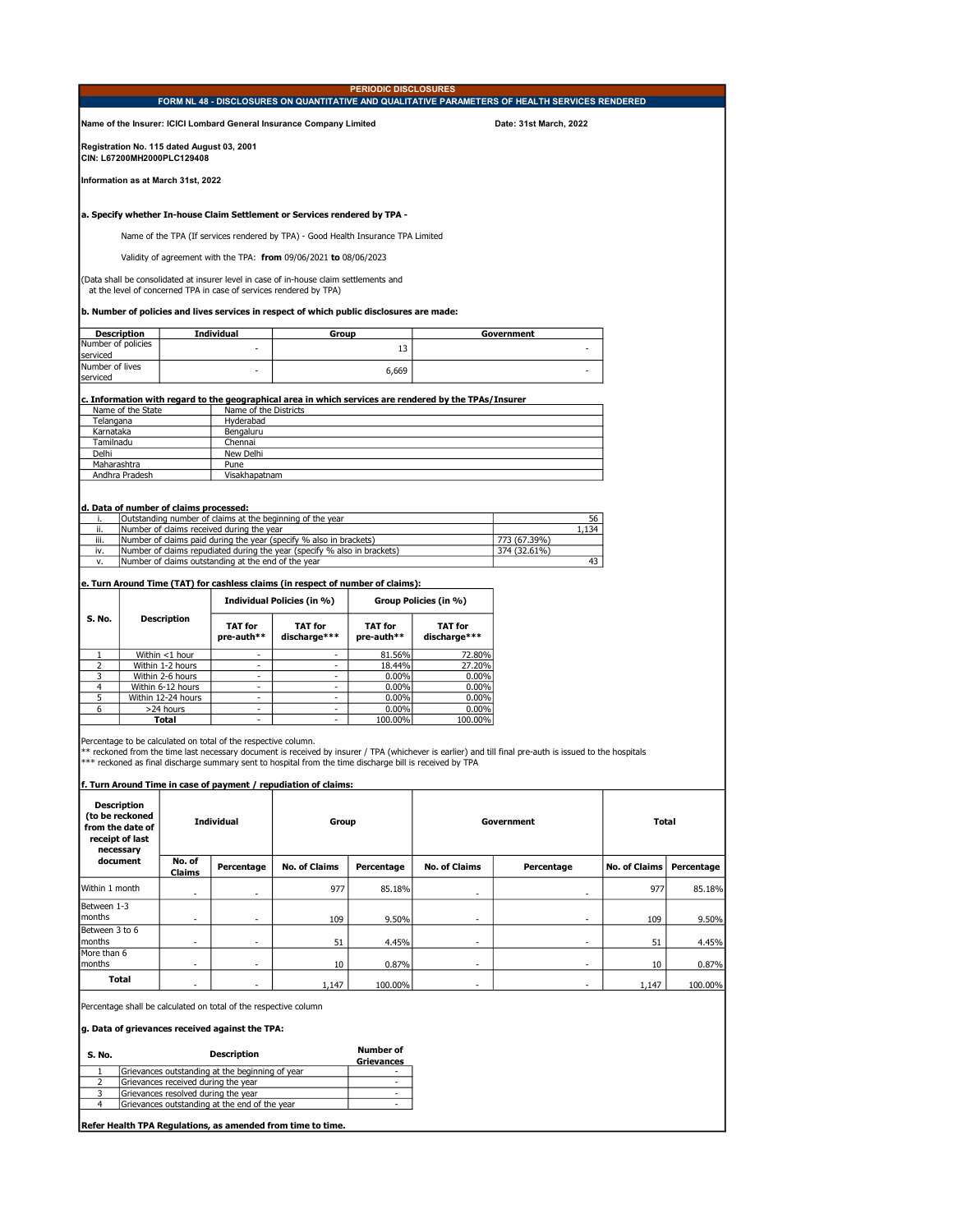|                             |                                                                              |                                                                          |                                                                |                                                                                                                                                                 | <b>PERIODIC DISCLOSURES</b> |                                                                                                        | FORM NL 48 - DISCLOSURES ON QUANTITATIVE AND QUALITATIVE PARAMETERS OF HEALTH SERVICES RENDERED                                                          |                      |            |
|-----------------------------|------------------------------------------------------------------------------|--------------------------------------------------------------------------|----------------------------------------------------------------|-----------------------------------------------------------------------------------------------------------------------------------------------------------------|-----------------------------|--------------------------------------------------------------------------------------------------------|----------------------------------------------------------------------------------------------------------------------------------------------------------|----------------------|------------|
|                             |                                                                              |                                                                          |                                                                | Name of the Insurer: ICICI Lombard General Insurance Company Limited                                                                                            |                             |                                                                                                        | Date: 31st March, 2022                                                                                                                                   |                      |            |
|                             |                                                                              | Registration No. 115 dated August 03, 2001<br>CIN: L67200MH2000PLC129408 |                                                                |                                                                                                                                                                 |                             |                                                                                                        |                                                                                                                                                          |                      |            |
|                             |                                                                              | Information as at March 31st, 2022                                       |                                                                |                                                                                                                                                                 |                             |                                                                                                        |                                                                                                                                                          |                      |            |
|                             |                                                                              |                                                                          |                                                                | a. Specify whether In-house Claim Settlement or Services rendered by TPA -                                                                                      |                             |                                                                                                        |                                                                                                                                                          |                      |            |
|                             |                                                                              |                                                                          |                                                                | Name of the TPA (If services rendered by TPA) - Heritage Health Insurance TPA Pvt. Ltd                                                                          |                             |                                                                                                        |                                                                                                                                                          |                      |            |
|                             |                                                                              |                                                                          |                                                                | Validity of agreement with the TPA: from 31/05/2021 to 30/05/2024                                                                                               |                             |                                                                                                        |                                                                                                                                                          |                      |            |
|                             |                                                                              |                                                                          |                                                                | (Data shall be consolidated at insurer level in case of in-house claim settlements and                                                                          |                             |                                                                                                        |                                                                                                                                                          |                      |            |
|                             |                                                                              |                                                                          |                                                                | at the level of concerned TPA in case of services rendered by TPA)<br>b. Number of policies and lives services in respect of which public disclosures are made: |                             |                                                                                                        |                                                                                                                                                          |                      |            |
|                             | <b>Description</b>                                                           |                                                                          | Individual                                                     | Group                                                                                                                                                           |                             |                                                                                                        | Government                                                                                                                                               |                      |            |
| Number of policies          |                                                                              |                                                                          |                                                                |                                                                                                                                                                 | $\,1\,$                     |                                                                                                        |                                                                                                                                                          |                      |            |
| serviced<br>Number of lives |                                                                              |                                                                          |                                                                |                                                                                                                                                                 | 717                         |                                                                                                        |                                                                                                                                                          |                      |            |
| serviced                    |                                                                              |                                                                          |                                                                |                                                                                                                                                                 |                             |                                                                                                        |                                                                                                                                                          |                      |            |
| West Bengal                 | Name of the State                                                            |                                                                          | Name of the Districts                                          | Kolkata, Paschim Bardhaman                                                                                                                                      |                             | c. Information with regard to the geographical area in which services are rendered by the TPAs/Insurer |                                                                                                                                                          |                      |            |
| Maharastra                  |                                                                              |                                                                          | Mumba, Pune,                                                   |                                                                                                                                                                 |                             |                                                                                                        |                                                                                                                                                          |                      |            |
| Gujarat<br>Telengana        |                                                                              |                                                                          | Hyderabad                                                      | Ahmedabad, Baroda, Surat                                                                                                                                        |                             |                                                                                                        |                                                                                                                                                          |                      |            |
| Karnataka                   |                                                                              |                                                                          | Bangalore                                                      |                                                                                                                                                                 |                             |                                                                                                        |                                                                                                                                                          |                      |            |
| Tamil Nadu                  | Andhra Pradesh                                                               |                                                                          | Vishakapatnam<br>Chennai, Coimbatore                           |                                                                                                                                                                 |                             |                                                                                                        |                                                                                                                                                          |                      |            |
| Delhi                       |                                                                              |                                                                          | East Delhi                                                     |                                                                                                                                                                 |                             |                                                                                                        |                                                                                                                                                          |                      |            |
| Rajasthan                   |                                                                              |                                                                          | Jaipur                                                         |                                                                                                                                                                 |                             |                                                                                                        |                                                                                                                                                          |                      |            |
| Bihar                       | Madhya pradesh                                                               |                                                                          | Indore<br>Patna                                                |                                                                                                                                                                 |                             |                                                                                                        |                                                                                                                                                          |                      |            |
| Orissa                      |                                                                              |                                                                          | Khorda                                                         |                                                                                                                                                                 |                             |                                                                                                        |                                                                                                                                                          |                      |            |
| Jharkhand                   |                                                                              |                                                                          | Ranchi                                                         |                                                                                                                                                                 |                             |                                                                                                        |                                                                                                                                                          |                      |            |
| Kerala                      | Uttar Pradesh                                                                |                                                                          | Ernakulam, Thrissur<br>Lucknow                                 |                                                                                                                                                                 |                             |                                                                                                        |                                                                                                                                                          |                      |            |
| Tripura                     |                                                                              |                                                                          | West Tripura                                                   |                                                                                                                                                                 |                             |                                                                                                        |                                                                                                                                                          |                      |            |
|                             |                                                                              |                                                                          |                                                                |                                                                                                                                                                 |                             |                                                                                                        |                                                                                                                                                          |                      |            |
| j.                          |                                                                              | d. Data of number of claims processed:                                   |                                                                | Outstanding number of claims at the beginning of the year                                                                                                       |                             |                                                                                                        |                                                                                                                                                          |                      |            |
| ii.                         |                                                                              |                                                                          | Number of claims received during the year                      |                                                                                                                                                                 |                             |                                                                                                        | 17                                                                                                                                                       |                      |            |
| iii.<br>i٧.                 |                                                                              |                                                                          |                                                                | Number of claims paid during the year (specify % also in brackets)<br>Number of claims repudiated during the year (specify % also in brackets)                  |                             |                                                                                                        | 15 (88.24%)<br>2 (11.76%)                                                                                                                                |                      |            |
| ν.                          |                                                                              |                                                                          | Number of claims outstanding at the end of the year            |                                                                                                                                                                 |                             |                                                                                                        |                                                                                                                                                          |                      |            |
|                             |                                                                              |                                                                          |                                                                | e. Turn Around Time (TAT) for cashless claims (in respect of number of claims):                                                                                 |                             |                                                                                                        |                                                                                                                                                          |                      |            |
|                             |                                                                              |                                                                          |                                                                | Individual Policies (in %)                                                                                                                                      |                             | Group Policies (in %)                                                                                  |                                                                                                                                                          |                      |            |
| S. No.                      |                                                                              | <b>Description</b>                                                       | <b>TAT for</b><br>pre-auth**                                   | <b>TAT for</b><br>discharge***                                                                                                                                  | TAT for<br>pre-auth**       | TAT for<br>discharge***                                                                                |                                                                                                                                                          |                      |            |
| $1\,$                       |                                                                              | Within <1 hour                                                           | ۰                                                              |                                                                                                                                                                 | 72.73%                      | 54.55%                                                                                                 |                                                                                                                                                          |                      |            |
| 2                           |                                                                              | Within 1-2 hours                                                         | $\overline{\phantom{a}}$<br>$\overline{\phantom{a}}$           | $\overline{\phantom{a}}$<br>$\overline{\phantom{a}}$                                                                                                            | 18.18%                      | 36.36%                                                                                                 |                                                                                                                                                          |                      |            |
| 3<br>$\overline{4}$         |                                                                              | Within 2-6 hours<br>Within 6-12 hours                                    | $\mathcal{L}_{\mathcal{A}}$                                    | $\mathcal{L}_{\mathcal{A}}$                                                                                                                                     | 9.09%<br>0.00%              | 9.09%<br>0.00%                                                                                         |                                                                                                                                                          |                      |            |
| 5                           |                                                                              | Within 12-24 hours                                                       | ä,                                                             | ä,                                                                                                                                                              | 0.00%                       | 0.00%                                                                                                  |                                                                                                                                                          |                      |            |
| 6                           |                                                                              | >24 hours<br>Total                                                       | $\overline{\phantom{a}}$<br>÷,                                 | $\bar{a}$<br>÷,                                                                                                                                                 | $0.00\%$<br>100.00%         | $0.00\%$<br>100.00%                                                                                    |                                                                                                                                                          |                      |            |
|                             |                                                                              |                                                                          | Percentage to be calculated on total of the respective column. | *** reckoned as final discharge summary sent to hospital from the time discharge bill is received by TPA                                                        |                             |                                                                                                        | ** reckoned from the time last necessary document is received by insurer / TPA (whichever is earlier) and till final pre-auth is issued to the hospitals |                      |            |
|                             |                                                                              |                                                                          |                                                                | f. Turn Around Time in case of payment / repudiation of claims:                                                                                                 |                             |                                                                                                        |                                                                                                                                                          |                      |            |
|                             | <b>Description</b><br>(to be reckoned<br>from the date of<br>receipt of last |                                                                          | <b>Individual</b>                                              | Group                                                                                                                                                           |                             |                                                                                                        | Government                                                                                                                                               | <b>Total</b>         |            |
|                             | necessary<br>document                                                        | No. of                                                                   | Percentage                                                     | <b>No. of Claims</b>                                                                                                                                            | Percentage                  | <b>No. of Claims</b>                                                                                   | Percentage                                                                                                                                               | <b>No. of Claims</b> | Percentage |
| Within 1 month              |                                                                              | <b>Claims</b>                                                            |                                                                | 15                                                                                                                                                              | 88.24%                      |                                                                                                        |                                                                                                                                                          | 15                   | 88.24%     |
| Between 1-3                 |                                                                              |                                                                          |                                                                |                                                                                                                                                                 |                             |                                                                                                        |                                                                                                                                                          |                      |            |
| months                      |                                                                              |                                                                          |                                                                | 2                                                                                                                                                               | 11.76%                      |                                                                                                        |                                                                                                                                                          | 2                    | 11.76%     |
| Between 3 to 6<br>months    |                                                                              |                                                                          |                                                                |                                                                                                                                                                 | 0.00%                       |                                                                                                        |                                                                                                                                                          |                      | $0.00\%$   |
|                             | More than 6 months                                                           |                                                                          |                                                                |                                                                                                                                                                 | 0.00%                       |                                                                                                        |                                                                                                                                                          |                      | $0.00\%$   |
|                             | Total                                                                        |                                                                          |                                                                | 17                                                                                                                                                              | 100,00%                     |                                                                                                        |                                                                                                                                                          | 17                   | 100,00%    |

-  $17$  100.00% - 17 100.00%

Percentage shall be calculated on total of the respective column

g. Data of grievances received against the TPA: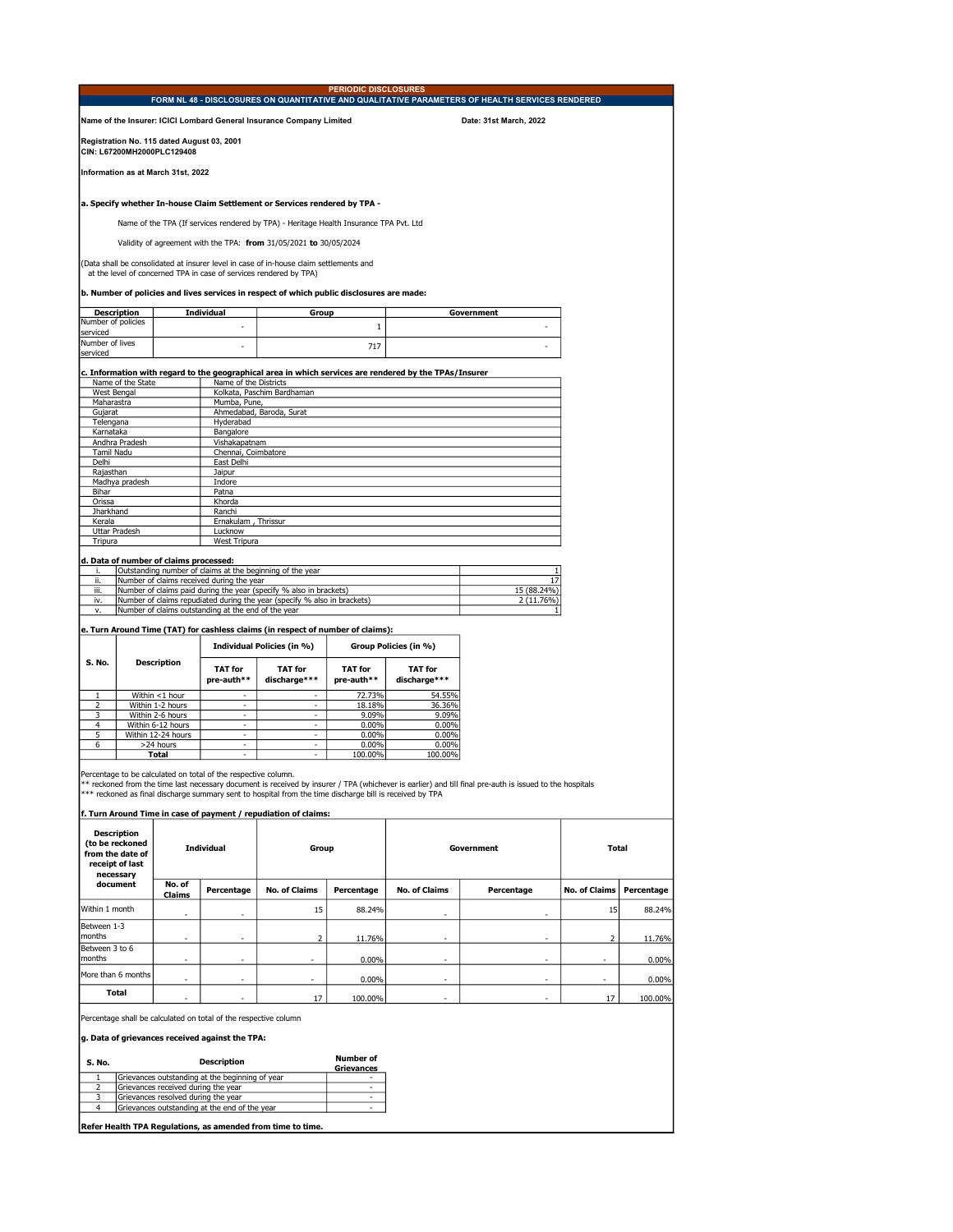|                                            |  |                                                     | <b>PERIODIC DISCLOSURES</b>                                                                            |  |                        |
|--------------------------------------------|--|-----------------------------------------------------|--------------------------------------------------------------------------------------------------------|--|------------------------|
|                                            |  |                                                     | FORM NL 48 - DISCLOSURES ON QUANTITATIVE AND QUALITATIVE PARAMETERS OF HEALTH SERVICES RENDERED        |  |                        |
|                                            |  |                                                     | Name of the Insurer: ICICI Lombard General Insurance Company Limited                                   |  | Date: 31st March, 2022 |
| Registration No. 115 dated August 03, 2001 |  |                                                     |                                                                                                        |  |                        |
| CIN: L67200MH2000PLC129408                 |  |                                                     |                                                                                                        |  |                        |
| Information as at March 31st, 2022         |  |                                                     |                                                                                                        |  |                        |
|                                            |  |                                                     | a. Specify whether In-house Claim Settlement or Services rendered by TPA -                             |  |                        |
|                                            |  |                                                     | Name of the TPA (If services rendered by TPA) - MDIndia Health Insurance TPA PVT LTD                   |  |                        |
|                                            |  |                                                     | Validity of agreement with the TPA: from 05/07/2021 to 04/07/2024                                      |  |                        |
|                                            |  |                                                     | (Data shall be consolidated at insurer level in case of in-house claim settlements and                 |  |                        |
|                                            |  |                                                     | at the level of concerned TPA in case of services rendered by TPA)                                     |  |                        |
|                                            |  |                                                     |                                                                                                        |  |                        |
|                                            |  |                                                     | b. Number of policies and lives services in respect of which public disclosures are made:              |  |                        |
|                                            |  |                                                     |                                                                                                        |  |                        |
| <b>Description</b><br>Number of policies   |  | <b>Individual</b>                                   | Group                                                                                                  |  | Government             |
| serviced                                   |  | ٠                                                   | 39                                                                                                     |  |                        |
| Number of lives                            |  |                                                     |                                                                                                        |  |                        |
| serviced                                   |  |                                                     | 9,657                                                                                                  |  |                        |
|                                            |  |                                                     |                                                                                                        |  |                        |
|                                            |  |                                                     | c. Information with regard to the geographical area in which services are rendered by the TPAs/Insurer |  |                        |
| Name of the State                          |  | Name of the Districts                               |                                                                                                        |  |                        |
| Maharashtra<br>Andhra Pradesh              |  |                                                     | Pune, Nashik, Nagpur, Mumbai<br>Visakhapatnam, Vijayawada                                              |  |                        |
| Telangana                                  |  | Hyderabad                                           |                                                                                                        |  |                        |
| Bihar<br>Patna                             |  |                                                     |                                                                                                        |  |                        |
| West Bengal<br>Kolkata                     |  |                                                     |                                                                                                        |  |                        |
| Goa<br>Paniim                              |  |                                                     |                                                                                                        |  |                        |
| Karnataka<br>Bangalore                     |  |                                                     |                                                                                                        |  |                        |
| Kerala<br>Kochi (Cochin)                   |  |                                                     |                                                                                                        |  |                        |
| Madhya Pradesh<br>Indore, Bhopal           |  |                                                     |                                                                                                        |  |                        |
| Delhi<br>Delhi                             |  |                                                     |                                                                                                        |  |                        |
| Tamil Nadu<br>Chennai, Coimbatore          |  |                                                     |                                                                                                        |  |                        |
| Uttar Pradesh<br>Lucknow                   |  |                                                     |                                                                                                        |  |                        |
| Ahmedabad, Surat, Baroda<br>Gujarat        |  |                                                     |                                                                                                        |  |                        |
|                                            |  |                                                     |                                                                                                        |  |                        |
| d. Data of number of claims processed:     |  |                                                     |                                                                                                        |  |                        |
| i.                                         |  |                                                     | Outstanding number of claims at the beginning of the year                                              |  | 1,820                  |
| ii.                                        |  | Number of claims received during the year           |                                                                                                        |  | 592                    |
| iii.                                       |  |                                                     | Number of claims paid during the year (specify % also in brackets)                                     |  | 535 (24.43%)           |
| iv.                                        |  |                                                     | Number of claims repudiated during the year (specify % also in brackets)                               |  | 1,655 (75.57%)         |
| v.                                         |  | Number of claims outstanding at the end of the year |                                                                                                        |  | 222                    |
|                                            |  |                                                     |                                                                                                        |  |                        |

## e. Turn Around Time (TAT) for cashless claims (in respect of number of claims):

|        |                    |                              | Individual Policies (in %)     | Group Policies (in %)        |                                |  |
|--------|--------------------|------------------------------|--------------------------------|------------------------------|--------------------------------|--|
| S. No. | <b>Description</b> | <b>TAT for</b><br>pre-auth** | <b>TAT for</b><br>discharge*** | <b>TAT for</b><br>pre-auth** | <b>TAT for</b><br>discharge*** |  |
|        | Within <1 hour     |                              | -                              | 71.28%                       | 61.69%                         |  |
|        | Within 1-2 hours   | -                            | ٠                              | 28.72%                       | 38.31%                         |  |
|        | Within 2-6 hours   |                              | -                              | $0.00\%$                     | 0.00%                          |  |
|        | Within 6-12 hours  |                              | -                              | 0.00%                        | 0.00%                          |  |
|        | Within 12-24 hours |                              |                                | 0.00%                        | 0.00%                          |  |
|        | >24 hours          |                              |                                | $0.00\%$                     | 0.00%                          |  |
|        | Total              | -                            | -                              | 100.00%                      | 100.00%                        |  |

Percentage to be calculated on total of the respective column.<br>\*\* reckoned from the time last necessary document is received by insurer / TPA (whichever is earlier) and till final pre-auth is issued to the hospitals<br>\*\*\* re

f. Turn Around Time in case of payment / repudiation of claims:

| <b>Description</b><br>(to be reckoned<br>from the date of<br>receipt of last<br>necessary |                  | <b>Individual</b>        | Group                |            | Government               |                          | <b>Total</b>         |            |
|-------------------------------------------------------------------------------------------|------------------|--------------------------|----------------------|------------|--------------------------|--------------------------|----------------------|------------|
| document                                                                                  | No. of<br>Claims | Percentage               | <b>No. of Claims</b> | Percentage | <b>No. of Claims</b>     | Percentage               | <b>No. of Claims</b> | Percentage |
| Within 1 month                                                                            | ٠                | $\overline{\phantom{a}}$ | 2,096                | 95.71%     | $\overline{\phantom{a}}$ |                          | 2,096                | 95.71%     |
| Between 1-3<br>months                                                                     | -                | -                        | 79                   | 3.61%      | -                        |                          | 79                   | 3.61%      |
| Between 3 to 6<br>months                                                                  | ٠                | $\overline{\phantom{a}}$ | 12                   | 0.55%      | $\overline{\phantom{a}}$ |                          | 12                   | 0.55%      |
| More than 6<br>months                                                                     | ٠                | $\overline{\phantom{a}}$ | 3                    | 0.14%      | $\overline{\phantom{a}}$ | $\overline{\phantom{a}}$ |                      | 0.14%      |
| <b>Total</b>                                                                              | -                | $\overline{\phantom{a}}$ | 2,190                | 100.00%    |                          |                          | 2,190                | 100.00%    |

Percentage shall be calculated on total of the respective column

## g. Data of grievances received against the TPA:

| S. No. | <b>Description</b>                              | <b>Number of</b><br><b>Grievances</b> |
|--------|-------------------------------------------------|---------------------------------------|
|        | Grievances outstanding at the beginning of year |                                       |
|        | Grievances received during the year             |                                       |
| ঽ      | Grievances resolved during the year             |                                       |
|        | Grievances outstanding at the end of the vear   |                                       |
|        |                                                 |                                       |